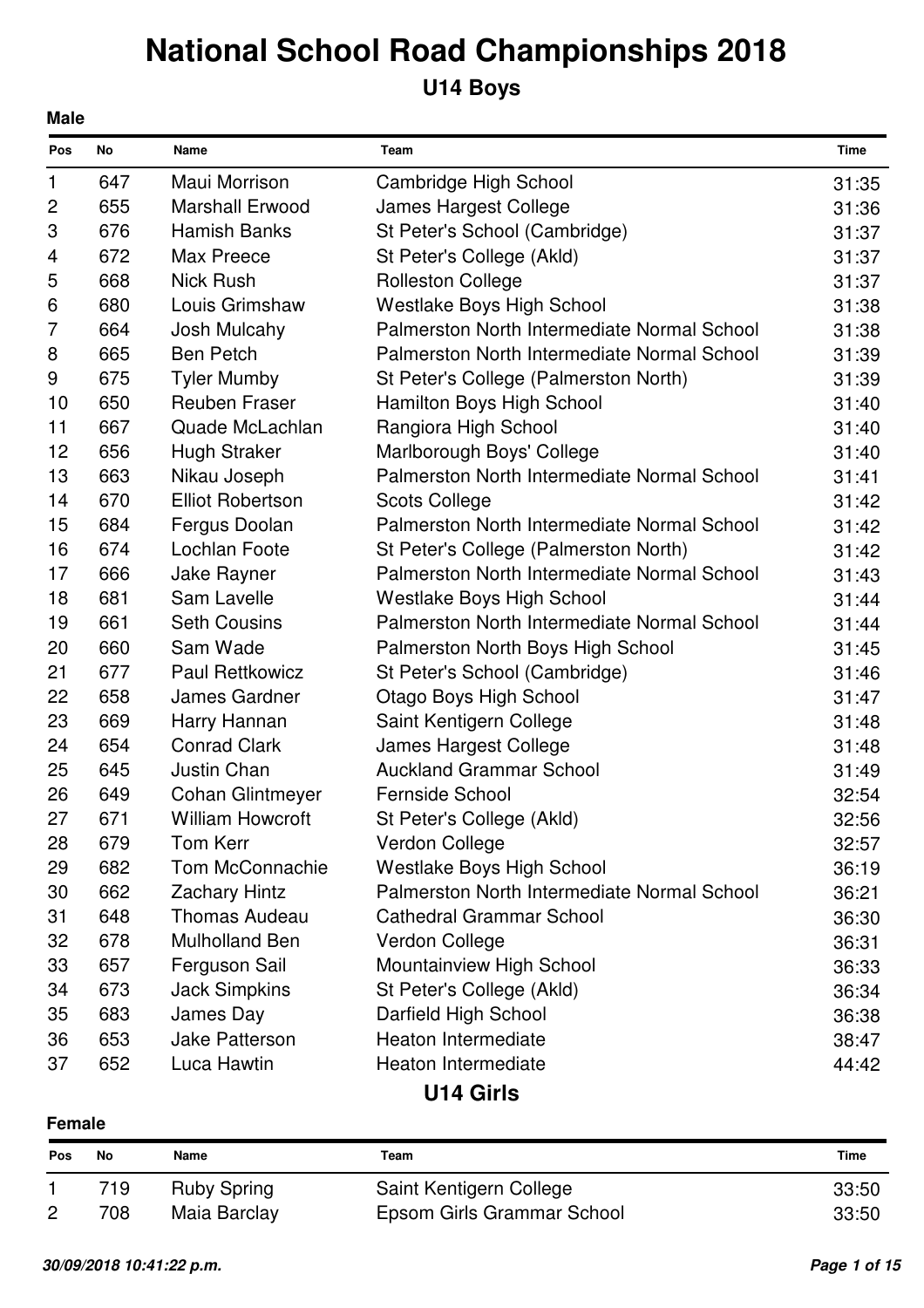### **U14 Girls**

|                | <b>Female</b> |                          |                                      |             |  |
|----------------|---------------|--------------------------|--------------------------------------|-------------|--|
| Pos            | No            | <b>Name</b>              | <b>Team</b>                          | <b>Time</b> |  |
| 3              | 701           | Emma Blackmore           | Baradene College of the Sacred Heart | 33:51       |  |
| 4              | 723           | <b>Brooke Leonard</b>    | Takapuna Grammar School              | 33:51       |  |
| 5              | 715           | <b>Holly McInnes</b>     | Palmerston North Girls High School   | 33:52       |  |
| 6              | 722           | <b>Jess Carswell</b>     | St Peter's School (Cambridge)        | 33:52       |  |
| $\overline{7}$ | 704           | <b>Bonnie Rattray</b>    | Baradene College of the Sacred Heart | 33:52       |  |
| 8              | 710           | Georgie Simpson          | <b>Feilding High School</b>          | 33:53       |  |
| 9              | 709           | Abigail Ruddenklau       | Epsom Girls Grammar School           | 33:53       |  |
| 10             | 706           | <b>Greer Stringer</b>    | Baradene College of the Sacred Heart | 33:54       |  |
| 11             | 721           | <b>Isobel Fletcher</b>   | <b>St Cuthbert's College</b>         | 33:54       |  |
| 12             | 718           | <b>Charlotte Wood</b>    | Remuera Intermediate                 | 34:03       |  |
| 13             | 707           | Zoe Temm                 | Baradene College of the Sacred Heart | 34:04       |  |
| 14             | 711           | Brooklyn Dunn-Lloyd      | Kaitaia Intermediate                 | 36:15       |  |
| 15             | 725           | Eden Clark               | Saint Kentigern College              | 36:16       |  |
| 16             | 724           | <b>Charlotte Roberts</b> | Darfield High School                 | 36:22       |  |
| 17             | 720           | <b>Emerson Wright</b>    | Southwell School                     | 36:49       |  |
| 18             | 714           | <b>Brooke Keown</b>      | Ladbrooks School                     | 38:53       |  |
| 19             | 705           | <b>Emily Shaw</b>        | Baradene College of the Sacred Heart | 38:57       |  |
| 20             | 712           | Daileey Halatau          | Kaitaia Intermediate                 | 40:28       |  |
|                | 702           | Celia Galvin             | Baradene College of the Sacred Heart | <b>DNF</b>  |  |
|                | 703           | <b>River Miln</b>        | Baradene College of the Sacred Heart | <b>DNF</b>  |  |
|                |               |                          | U13 Boys                             |             |  |

| Pos            | No  | Name                   | <b>Team</b>                                 | <b>Time</b> |
|----------------|-----|------------------------|---------------------------------------------|-------------|
| 1              | 759 | Frankie Wright         | St Peter's School (Cambridge)               | 34:58       |
| $\overline{2}$ | 758 | <b>Kane Foster</b>     | St Peter's School (Cambridge)               | 34:58       |
| 3              | 736 | <b>Jack Whittall</b>   | Cambridge Middle School                     | 34:58       |
| 4              | 755 | Magnus Jamieson        | Southland Boys' High School                 | 34:59       |
| 5              | 751 | Jonny Barclay          | Remuera Intermediate                        | 34:59       |
| 6              | 746 | <b>Harrison Craw</b>   | Palmerston North Intermediate Normal School | 34:59       |
| $\overline{7}$ | 747 | Ta Craw                | Palmerston North Intermediate Normal School | 34:59       |
| 8              | 749 | <b>Alex Willis</b>     | Palmerston North Intermediate Normal School | 35:01       |
| 9              | 741 | Kayne Borrie           | James Hargest College                       | 35:01       |
| 10             | 731 | Zane Wyllie            | <b>Auckland Normal Intermediate</b>         | 35:03       |
| 11             | 740 | <b>Elliott Perrett</b> | <b>Hillview Christian School</b>            | 35:03       |
| 12             | 734 | Noah Hollamby          | <b>Bluestone School</b>                     | 35:04       |
| 13             | 735 | Chris Goonan           | Cambridge Middle School                     | 35:05       |
| 14             | 748 | <b>Thomas McInnes</b>  | Palmerston North Intermediate Normal School | 35:05       |
| 15             | 744 | <b>Nate Boness</b>     | Kings School (Remuera)                      | 35:07       |
| 16             | 733 | Joe Millington         | <b>Belmont Intermediate</b>                 | 35:11       |
| 17             | 750 | Lucas Bhimy            | Rangeview Intermediate                      | 35:12       |
| 18             | 753 | <b>Richie Wood</b>     | Remuera Intermediate                        | 35:16       |
| 19             | 743 | <b>Jack McLeod</b>     | James Hargest College                       | 35:20       |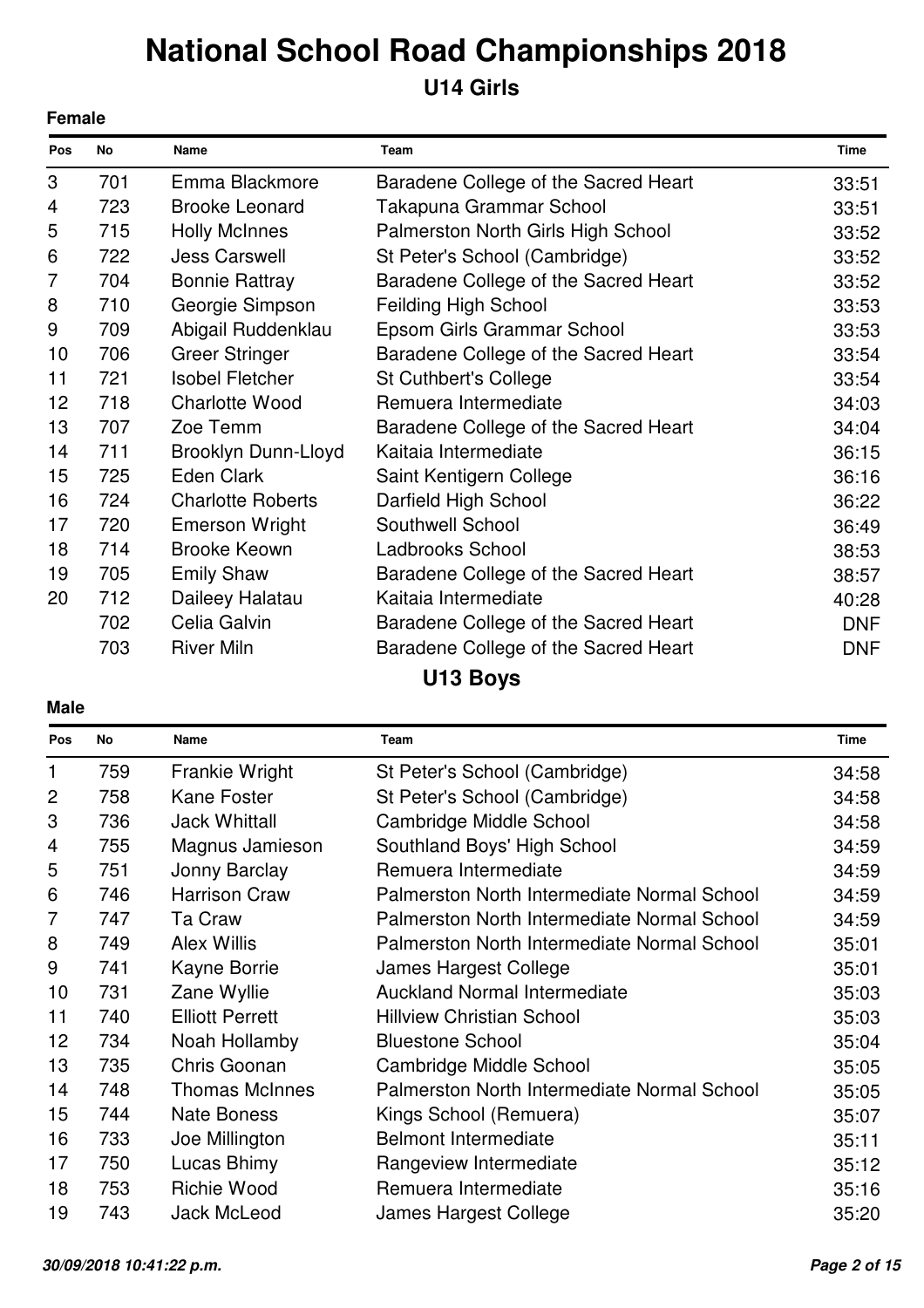## **U13 Boys**

| <b>Male</b> |     |                         |                             |             |
|-------------|-----|-------------------------|-----------------------------|-------------|
| Pos         | No  | Name                    | Team                        | <b>Time</b> |
| 20          | 737 | <b>Matthew Davidson</b> | Cobham Intermediate         | 35:33       |
| 21          | 732 | Daniel McClune          | <b>Belmont Intermediate</b> | 35:34       |
| 22          | 752 | Finn Houghton           | Remuera Intermediate        | 35:51       |
| 23          | 739 | Bevan McNaughton        | Heaton Intermediate         | 35:55       |
| 24          | 738 | Luca Sanders            | Cobham Intermediate         | 38:54       |
| 25          | 760 | Ben Ashman              | Medbury Prep. School        | 40:24       |
| 26          | 745 | Cochrane Robbie         | Medbury Prep. School        | 41:42       |
|             | 756 | Brogan Boyd             | St Peter's College (Akld)   | <b>DNF</b>  |
|             | 757 | <b>Riley Sella</b>      | St Peter's College (Akld)   | <b>DNF</b>  |
|             | 742 | <b>Oliver Borrie</b>    | James Hargest College       | <b>DNF</b>  |
|             |     |                         | U13 Girls                   |             |

**Female**

| Pos                       | No  | Name                     | <b>Team</b>                                 | <b>Time</b> |
|---------------------------|-----|--------------------------|---------------------------------------------|-------------|
| 1                         | 782 | Caitlin Kelly            | Verdon College                              | 36:59       |
| $\overline{c}$            | 763 | Sophia Hyland            | Baradene College of the Sacred Heart        | 37:00       |
| $\ensuremath{\mathsf{3}}$ | 762 | <b>Isabelle Gibson</b>   | Baradene College of the Sacred Heart        | 37:01       |
| 4                         | 767 | <b>Emily Toomey</b>      | <b>Bluestone School</b>                     | 37:01       |
| 5                         | 776 | Kylah Gunn               | Palmerston North Intermediate Normal School | 37:01       |
| 6                         | 775 | Jessie Coxon             | Palmerston North Intermediate Normal School | 37:01       |
| $\overline{7}$            | 780 | <b>Chelsea Nicholas</b>  | Rosehill Intermediate                       | 37:01       |
| 8                         | 783 | Jade Miller              | Villa Maria College                         | 37:02       |
| 9                         | 766 | <b>Esther Carr</b>       | <b>Belmont Intermediate</b>                 | 37:03       |
| 10                        | 777 | <b>Amber Trow</b>        | Palmerston North Intermediate Normal School | 37:03       |
| 11                        | 781 | <b>Indy Phillips</b>     | Selwyn House School                         | 37:03       |
| 12                        | 771 | Georgia Mitchell         | Cambridge Middle School                     | 37:03       |
| 13                        | 770 | Elise Loyer              | Cambridge Middle School                     | 37:04       |
| 14                        | 778 | Lily Greenwood           | Rangi Ruru Girls' School                    | 37:08       |
| 15                        | 779 | <b>Alex Clark</b>        | Remuera Intermediate                        | 37:08       |
| 16                        | 769 | <b>Mackenzie Barnett</b> | Cambridge Middle School                     | 37:09       |
| 17                        | 764 | Mia Seselj               | Baradene College of the Sacred Heart        | 38:07       |
| 18                        | 773 | <b>Kirsty Watts</b>      | <b>Fernside School</b>                      | 38:22       |
| 19                        | 768 | <b>Grace Straker</b>     | <b>Bohally Intermediate</b>                 | 41:38       |
| 20                        | 774 | <b>Millie Donald</b>     | Kenakena School                             | 42:33       |
|                           | 772 | <b>Susan Petrie</b>      | Cobham Intermediate                         | <b>DNF</b>  |
|                           | 765 | Somer Tong               | Baradene College of the Sacred Heart        | <b>DNF</b>  |
|                           | 761 | Pieta Campbell           | Baradene College of the Sacred Heart        | <b>DNF</b>  |

### **U15 Boys**

| <b>Pos</b>     | Νo  | Name                    | Team                        | Time  |
|----------------|-----|-------------------------|-----------------------------|-------|
|                | 530 | Jaxson Whyte            | Roncalli College            | 29:16 |
| $\overline{2}$ | 531 | <b>Redmond Connolly</b> | Sacred Heart College (Akld) | 29:16 |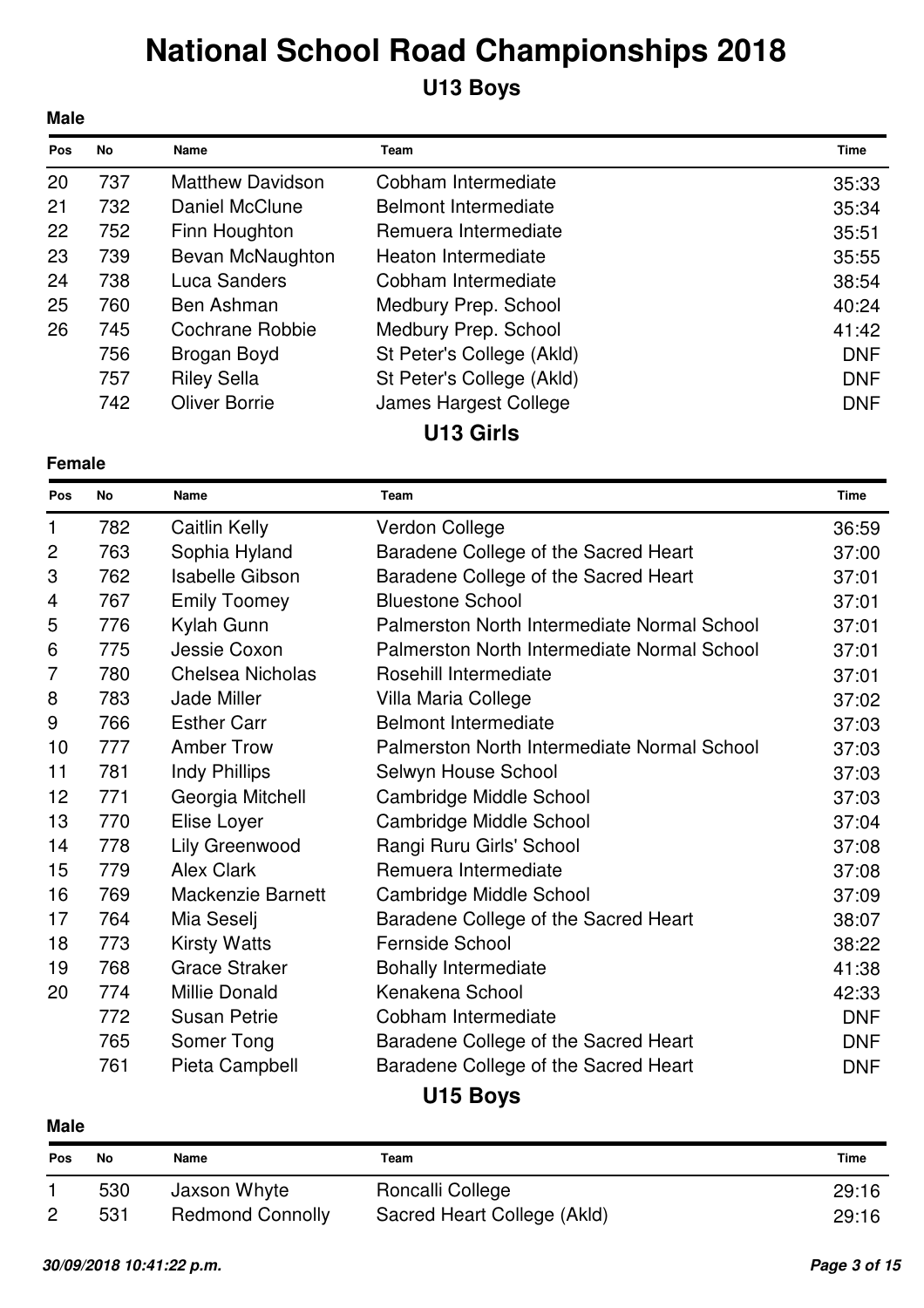## **U15 Boys**

| <b>Male</b> |     |                             |                                   |       |  |  |
|-------------|-----|-----------------------------|-----------------------------------|-------|--|--|
| Pos         | No  | Name                        | Team                              | Time  |  |  |
| 3           | 553 | Lewis Bower                 | <b>Westlake Boys High School</b>  | 29:17 |  |  |
| 4           | 511 | <b>Matt Davis</b>           | Cambridge High School             | 29:17 |  |  |
| 5           | 529 | Chenuka Rajapakse           | Palmerston North Boys High School | 29:17 |  |  |
| 6           | 522 | Cody Harvey                 | James Hargest College             | 29:17 |  |  |
| 7           | 512 | <b>Jaxson Russell</b>       | Cambridge High School             | 29:17 |  |  |
| 8           | 524 | Oli Fisher                  | King's College                    | 29:18 |  |  |
| 9           | 548 | James Ochtman-Corfe         | Takapuna Grammar School           | 29:18 |  |  |
| 10          | 519 | <b>Oliver Duncan</b>        | Hamilton Boys High School         | 29:18 |  |  |
| 11          | 544 | Myles Lou                   | St Peter's School (Cambridge)     | 29:18 |  |  |
| 12          | 559 | Oscar Woolner-Piacun        | <b>Westlake Boys High School</b>  | 29:18 |  |  |
| 13          | 532 | Joel Douglas                | Sacred Heart College (Akld)       | 29:18 |  |  |
| 14          | 502 | Luke Blackwood              | <b>Auckland Grammar School</b>    | 29:18 |  |  |
| 15          | 564 | Hunter Gibson               | Wanganui Collegiate               | 29:18 |  |  |
| 16          | 523 | <b>Ronan Shearing</b>       | James Hargest College             | 29:19 |  |  |
| 17          | 513 | Lewis Davidson              | Christchurch Boys High School     | 29:19 |  |  |
| 18          | 551 | <b>Oliver Watson-Palmer</b> | Wakatipu High School              | 29:19 |  |  |
| 19          | 505 | <b>Felix Maddison</b>       | <b>Auckland Grammar School</b>    | 29:19 |  |  |
| 20          | 517 | <b>Tunnicliffe Riley</b>    | <b>Feilding High School</b>       | 29:19 |  |  |
| 21          | 518 | Pearce Mote                 | <b>Hagley College</b>             | 29:19 |  |  |
| 22          | 508 | <b>Edward Pawson</b>        | <b>Auckland Grammar School</b>    | 29:19 |  |  |
| 23          | 510 | <b>Blake Bailey</b>         | Cambridge High School             | 29:19 |  |  |
| 24          | 563 | Liam Cruickshank            | James Hargest College             | 29:19 |  |  |
| 25          | 516 | <b>D'arcy Sanders</b>       | Christchurch Boys High School     | 29:19 |  |  |
| 26          | 537 | Nicholas Parkman            | Saint Kentigern College           | 29:20 |  |  |
| 27          | 539 | <b>Harrison Stew</b>        | <b>Scots College</b>              | 29:20 |  |  |
| 28          | 540 | George Tompkin              | <b>Scots College</b>              | 29:21 |  |  |
| 29          | 520 | Jared Mann                  | Hamilton Boys High School         | 29:21 |  |  |
| 30          | 526 | Sam Scott                   | King's College                    | 29:22 |  |  |
| 31          | 554 | Ferg Cornish                | Westlake Boys High School         | 29:22 |  |  |
| 32          | 534 | <b>Hunter Donley</b>        | Saint Kentigern College           | 29:23 |  |  |
| 33          | 506 | <b>Thomas Murray</b>        | <b>Auckland Grammar School</b>    | 29:23 |  |  |
| 34          | 543 | Lewis Johnston              | St Peter's School (Cambridge)     | 29:23 |  |  |
| 35          | 527 | <b>Rubin Whiteley</b>       | <b>Macleans College</b>           | 29:23 |  |  |
| 36          | 550 | Ryan Wood                   | Takapuna Grammar School           | 29:24 |  |  |
| 37          | 545 | Lachlan Campbell            | Takapuna Grammar School           | 29:24 |  |  |
| 38          | 558 | Jack Tiplady                | <b>Westlake Boys High School</b>  | 29:28 |  |  |
| 39          | 549 | <b>Alex Skilton</b>         | Takapuna Grammar School           | 29:53 |  |  |
| 40          | 515 | <b>Austin Myles</b>         | Christchurch Boys High School     | 29:55 |  |  |
| 41          | 521 | Kallum Mardon               | Hamilton Boys High School         | 29:55 |  |  |
| 42          | 533 | <b>Thomas Clark</b>         | Saint Kentigern College           | 29:56 |  |  |
| 43          | 528 | Cole Gibbons                | <b>Otago Boys High School</b>     | 29:56 |  |  |
| 44          | 535 | Ryan Gill                   | Saint Kentigern College           | 29:56 |  |  |
| 45          | 509 | <b>Olano Scarlett</b>       | <b>Auckland Grammar School</b>    | 29:56 |  |  |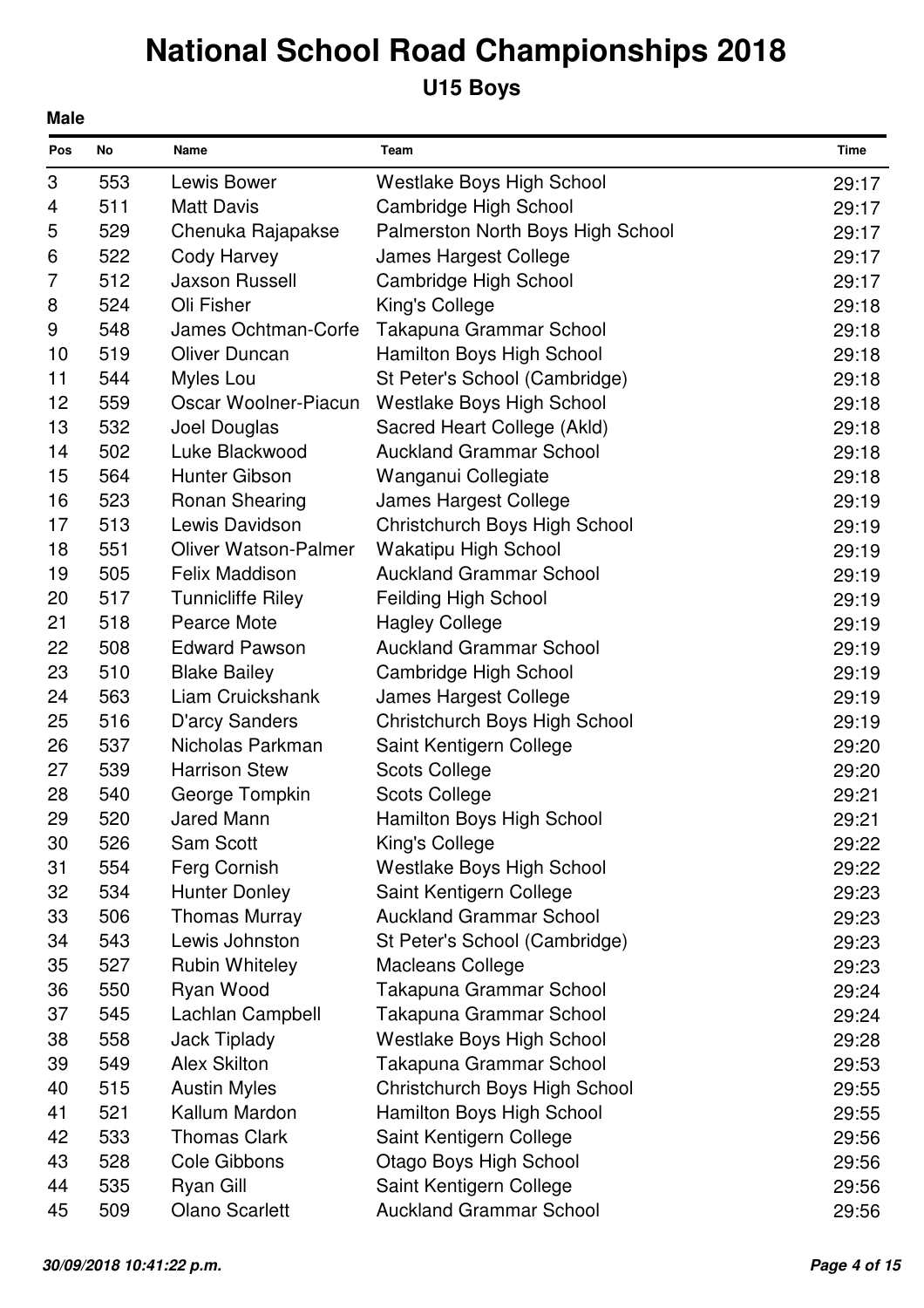## **U15 Boys**

| <b>Male</b> |     |                        |                                  |             |
|-------------|-----|------------------------|----------------------------------|-------------|
| Pos         | No  | Name                   | <b>Team</b>                      | <b>Time</b> |
| 46          | 547 | Jackson Harvey         | Takapuna Grammar School          | 29:58       |
| 47          | 561 | <b>Finlay Brown</b>    | <b>Greymouth High School</b>     | 30:00       |
| 48          | 507 | Archie Nightingale     | <b>Auckland Grammar School</b>   | 30:10       |
| 49          | 555 | Dan Davis              | <b>Westlake Boys High School</b> | 30:11       |
| 50          | 542 | James Mulholland       | St Peter's College (Akld)        | 30:39       |
| 51          | 536 | Joseph Kells           | Saint Kentigern College          | 31:32       |
| 52          | 557 | Jacob Lean             | Westlake Boys High School        | 31:58       |
| 53          | 556 | Joseph Elton-Farr      | <b>Westlake Boys High School</b> | 32:00       |
| 54          | 504 | Max Lamont             | <b>Auckland Grammar School</b>   | 32:04       |
| 55          | 501 | <b>Jack Becker</b>     | <b>Auckland Grammar School</b>   | 32:05       |
| 56          | 552 | Ben Ayson              | Westlake Boys High School        | 33:13       |
| 57          | 541 | Michael Magness        | St Peter's College (Akld)        | 35:52       |
| 58          | 503 | <b>Charlie King</b>    | <b>Auckland Grammar School</b>   | 37:12       |
| 59          | 525 | Johnnie Parris         | King's College                   | 39:46       |
| 60          | 562 | <b>Wilson Hatton</b>   | <b>Hagley College</b>            | 39:55       |
|             | 546 | <b>August Elworthy</b> | Takapuna Grammar School          | <b>DSQ</b>  |
|             | 538 | <b>Oliver Mears</b>    | <b>Scots College</b>             | <b>DNF</b>  |
|             | 560 | <b>Trevor Coetzee</b>  | Whangarei Boys' High School      | <b>DNF</b>  |
|             | 514 | <b>Will Easton</b>     | Christchurch Boys High School    | <b>DNF</b>  |
|             |     |                        | <b>U15 Girls</b>                 |             |

#### **Female**

| Pos            | <b>No</b> | <b>Name</b>          | <b>Team</b>                                              | <b>Time</b> |
|----------------|-----------|----------------------|----------------------------------------------------------|-------------|
| 1              | 609       | Ella Morton          | Baradene College of the Sacred Heart                     | 31:02       |
| $\overline{2}$ | 620       | Jasmine McLeod       | James Hargest College                                    | 31:02       |
| 3              | 610       | Lydia Stevens        | Baradene College of the Sacred Heart                     | 31:03       |
| 4              | 613       | Amye Kellow          | Christchurch Girls High School                           | 31:03       |
| 5              | 635       | Ella McKinney        | Takapuna Grammar School                                  | 31:03       |
| 6              | 607       | Alice Hopkinson      | Baradene College of the Sacred Heart                     | 31:03       |
| 7              | 611       | Keisha Anderson      | Cambridge High School                                    | 31:03       |
| 8              | 619       | <b>Bee Townsend</b>  | Epsom Girls Grammar School                               | 31:03       |
| 9              | 626       | Ellie O'Brien        | Palmerston North Girls High School                       | 31:03       |
| 10             | 642       | Katie McLeod         | <b>Waikato Diocesan School</b>                           | 31:03       |
| 11             | 617       | <b>Phoebe Carter</b> | Epsom Girls Grammar School                               | 31:03       |
| 12             | 612       | Annabel Bligh        | Cashmere High School                                     | 31:04       |
| 13             | 623       | <b>Bella Ives</b>    | Palmerston North Girls High School                       | 31:04       |
| 14             | 601       | Maddi Lowry          | <b>Ashburton College</b>                                 | 31:04       |
| 15             | 618       | Georgina Christie    | Epsom Girls Grammar School                               | 31:04       |
| 16             | 634       | Lizzie Chapman       | Takapuna Grammar School                                  | 31:04       |
| 17             | 627       | Sophie De Vries      | Saint Kentigern College                                  | 31:05       |
| 18             | 614       | Arabella Tuck        | Diocesan School for Girls                                | 31:05       |
| 19             | 624       |                      | Neriah Kaihe-Woolston Palmerston North Girls High School | 31:05       |
| 20             | 639       | <b>Grace Prior</b>   | Villa Maria College                                      | 31:05       |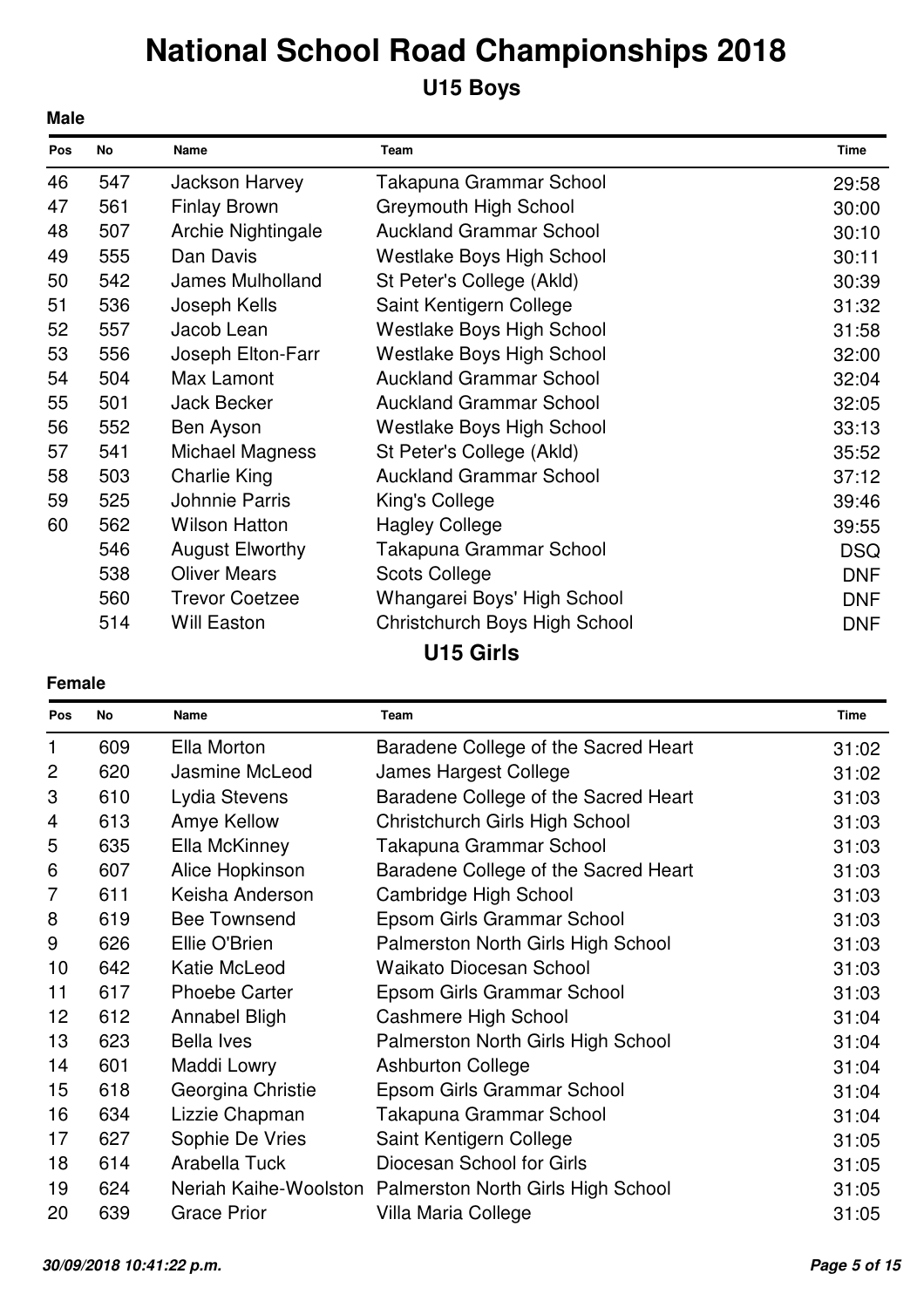### **U15 Girls**

|     | <b>Female</b> |                           |                                      |             |  |
|-----|---------------|---------------------------|--------------------------------------|-------------|--|
| Pos | <b>No</b>     | <b>Name</b>               | Team                                 | <b>Time</b> |  |
| 21  | 632           | Ally Gothard              | St Mary's College (Akld)             | 31:05       |  |
| 22  | 604           | <b>Charlotte Ellis</b>    | Baradene College of the Sacred Heart | 31:06       |  |
| 23  | 625           | Bella-Rose Lloyd          | Palmerston North Girls High School   | 31:06       |  |
| 24  | 603           | Gemma Carter              | Baradene College of the Sacred Heart | 31:07       |  |
| 25  | 637           | Ciara Kelly               | Verdon College                       | 31:08       |  |
| 26  | 640           | Samantha Walker           | Villa Maria College                  | 31:28       |  |
| 27  | 602           | Amelia Sykes              | Avonside Girls' High School          | 31:29       |  |
| 28  | 636           | <b>Pearl Harris-Blain</b> | Verdon College                       | 31:29       |  |
| 29  | 605           | Niamh Evans               | Baradene College of the Sacred Heart | 31:30       |  |
| 30  | 622           | Sarah Ford                | <b>Otago Girls High School</b>       | 31:31       |  |
| 31  | 621           | Crystal Wikaira           | Kaitaia College                      | 31:39       |  |
| 32  | 629           | Sophie Spencer            | Saint Kentigern College              | 32:14       |  |
| 33  | 616           | Caitlin Bell              | Epsom Girls Grammar School           | 32:14       |  |
| 34  | 631           | <b>Isla Drury</b>         | St Mary's College (Akld)             | 32:17       |  |
| 35  | 615           | Isabella Adams            | Epsom Girls Grammar School           | 32:18       |  |
| 36  | 608           | Eleanor Inwood            | Baradene College of the Sacred Heart | 32:29       |  |
| 37  | 633           | Charlotte Chamberlain     | Takapuna Grammar School              | 33:04       |  |
| 38  | 628           | Eva Melhuish              | Saint Kentigern College              | 33:09       |  |
| 39  | 643           | Jade Perry                | <b>Waikato Diocesan School</b>       | 34:13       |  |
| 40  | 606           | Olivia Gibson             | Baradene College of the Sacred Heart | 35:07       |  |
| 41  | 638           | <b>Bella Edwards</b>      | Villa Maria College                  | 35:21       |  |
| 42  | 630           | <b>Kate Waters</b>        | St Cuthbert's College                | 37:04       |  |
| 43  | 641           | <b>Emily Gilchrist</b>    | <b>Waikato Diocesan School</b>       | 40:44       |  |
|     |               |                           |                                      |             |  |

### **U16 Boys A**

| No  | Name                  | Team                              | <b>Time</b> |
|-----|-----------------------|-----------------------------------|-------------|
| 375 | Ryan MacLeod          | Papanui High School               | 52:53       |
| 392 | Marcus Bycroft        | <b>Westlake Boys High School</b>  | 52:54       |
| 385 | <b>Jack Carswell</b>  | St Peter's School (Cambridge)     | 53:05       |
| 367 | Kaio Lart             | <b>Nelson College</b>             | 53:05       |
| 356 | Luke Smith            | Christchurch Boys High School     | 53:06       |
| 350 | Jacob Rackham         | <b>Auckland Grammar School</b>    | 53:06       |
| 371 | <b>Adam Francis</b>   | Palmerston North Boys High School | 53:06       |
| 361 | <b>Luke Price</b>     | Kaiapoi High School               | 53:06       |
| 357 | Michiel Van Heyningen | Christchurch Boys High School     | 53:06       |
| 390 | Robert Wilson         | Takapuna Grammar School           | 53:06       |
| 380 | Jacob Spring          | Saint Kentigern College           | 53:07       |
| 347 | Cody Dalton           | <b>Auckland Grammar School</b>    | 53:07       |
| 366 | <b>Maxwell Sail</b>   | Mountainview High School          | 53:07       |
| 364 | <b>Bidwell Adam</b>   | Marlborough Boys' College         | 53:07       |
| 379 | <b>Ben Connell</b>    | Saint Kentigern College           | 53:07       |
| 372 | Ben Irvine            | Palmerston North Boys High School | 53:07       |
|     |                       |                                   |             |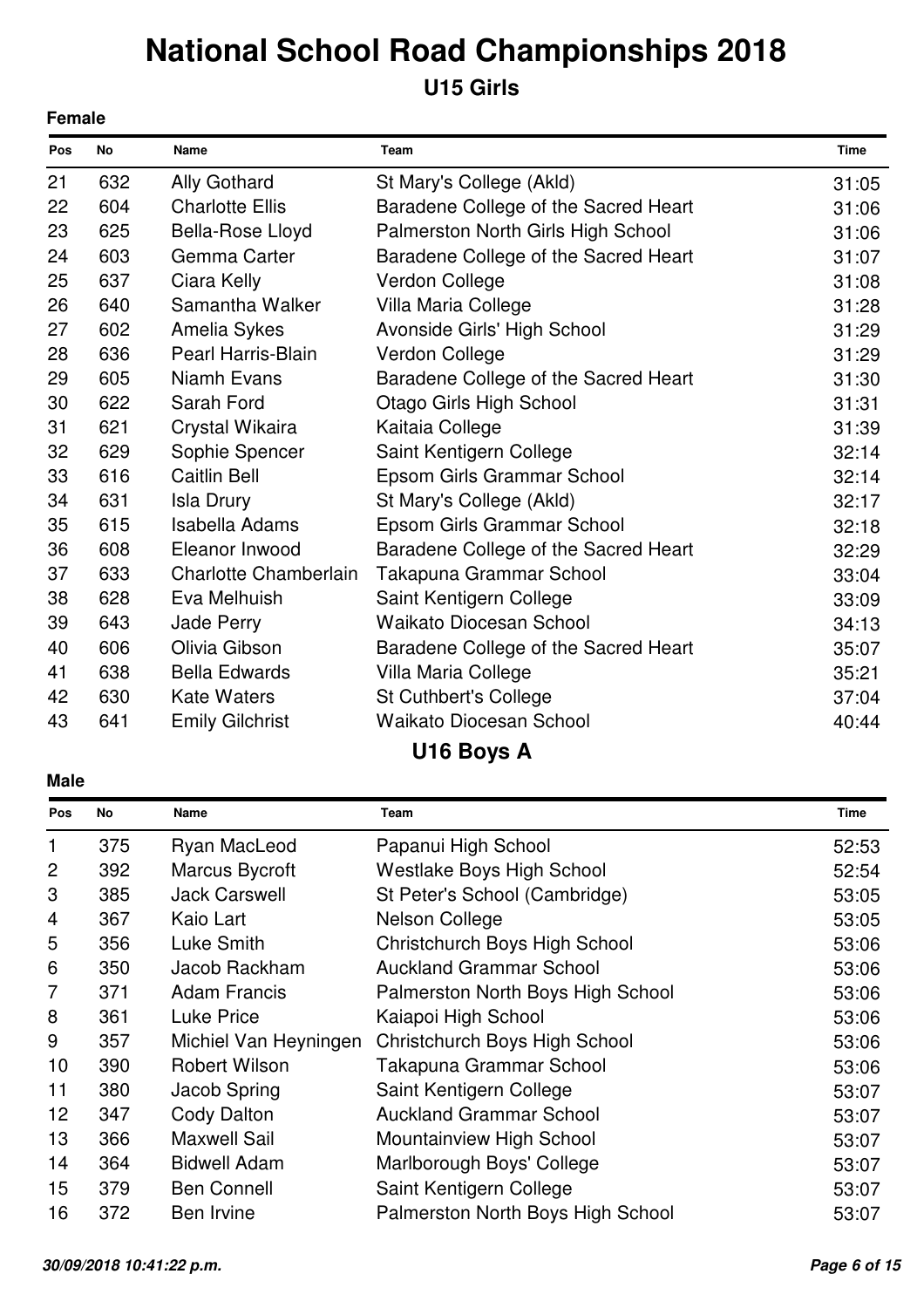## **U16 Boys A**

| Pos | No  | Name                      | Team                              | <b>Time</b> |
|-----|-----|---------------------------|-----------------------------------|-------------|
| 17  | 374 | <b>Ben Orr</b>            | Palmerston North Boys High School | 53:07       |
| 18  | 345 | Dan Barclay               | <b>Auckland Grammar School</b>    | 53:07       |
| 19  | 351 | <b>Tom Waters</b>         | <b>Auckland Grammar School</b>    | 53:07       |
| 20  | 389 | <b>Charlie Millington</b> | Takapuna Grammar School           | 53:08       |
| 21  | 376 | Jacob Turner              | Rangiora High School              | 53:08       |
| 22  | 381 | Nicholas Wales            | Saint Kentigern College           | 53:08       |
| 23  | 383 | <b>Mitchel Fitzsimons</b> | Southland Boys' High School       | 53:08       |
| 24  | 349 | <b>Thomas Mullins</b>     | <b>Auckland Grammar School</b>    | 53:08       |
| 25  | 382 | <b>Dossor Freddie</b>     | <b>Scots College</b>              | 53:08       |
| 26  | 359 | <b>Samuel Fraser</b>      | Hamilton Boys High School         | 53:08       |
| 27  | 360 | Morgan Borrie             | James Hargest College             | 53:08       |
| 28  | 363 | <b>Bailey Moran</b>       | <b>Macleans College</b>           | 53:09       |
| 29  | 346 | <b>Cody Boness</b>        | <b>Auckland Grammar School</b>    | 53:09       |
| 30  | 353 | <b>Andrew Davidson</b>    | Christchurch Boys High School     | 53:10       |
| 31  | 373 | Fergus Lloyd              | Palmerston North Boys High School | 53:11       |
| 32  | 370 | <b>Ewan Cousins</b>       | Palmerston North Boys High School | 53:12       |
| 33  | 358 | Michael Audeau            | <b>Christ's College</b>           | 53:12       |
| 34  | 394 | <b>Ethan Rose</b>         | Darfield High School              | 53:13       |
| 35  | 355 | Sam McGuffie              | Christchurch Boys High School     | 53:58       |
| 36  | 369 | Liam Ainsworth            | Palmerston North Boys High School | 57:57       |
| 37  | 391 | Logan Hoskin              | Wanganui Collegiate               | 58:03       |
| 38  | 352 | Carlo Worrall             | <b>Auckland Grammar School</b>    | 58:07       |
| 39  | 384 | Joshua Turnbull           | "St Patrick's College             | 59:21       |
| 40  | 388 | <b>Matt McClune</b>       | Takapuna Grammar School           | 59:21       |
| 41  | 377 | Flynn Morgan              | <b>Riccarton High School</b>      | 59:22       |
| 42  | 393 | <b>Austin Patterson</b>   | Westlake Boys High School         | 59:22       |
| 43  | 362 | <b>Matthew Moore</b>      | <b>Macleans College</b>           | 59:24       |
| 44  | 386 | Hamish Coltman            | St Peter's School (Cambridge)     | 1:01:47     |
| 45  | 387 | <b>Adam Little</b>        | Takapuna Grammar School           | 1:08:26     |
|     | 348 | <b>Marcus Findlow</b>     | <b>Auckland Grammar School</b>    | <b>DNF</b>  |
|     |     |                           | $HAC$ Dave D                      |             |

### **Male**

**Male**

### **U16 Boys B**

| Pos            | <b>No</b> | Name                    | <b>Team</b>                       | <b>Time</b> |
|----------------|-----------|-------------------------|-----------------------------------|-------------|
| $\mathbf{1}$   | 405       | <b>Fearghus Bratten</b> | <b>Christ's College</b>           | 58:50       |
| 2              | 413       | <b>Dra's Caldwell</b>   | Palmerston North Boys High School | 58:50       |
| 3              | 425       | Ollie Smith             | Timaru Boys' High School          | 58:52       |
| $\overline{4}$ | 406       | Will Simcock            | <b>Christ's College</b>           | 58:53       |
| 5              | 414       | James Gardner           | Palmerston North Boys High School | 58:53       |
| 6              | 378       | <b>Ryan McGuire</b>     | Sacred Heart College (Akld)       | 58:54       |
| $\overline{7}$ | 416       | Ethan McLachlan         | Rangiora High School              | 58:54       |
| 8              | 368       | Darcy Ainsworth         | Palmerston North Boys High School | 58:55       |
| 9              | 411       | <b>Edward Chen</b>      | <b>Macleans College</b>           | 58:55       |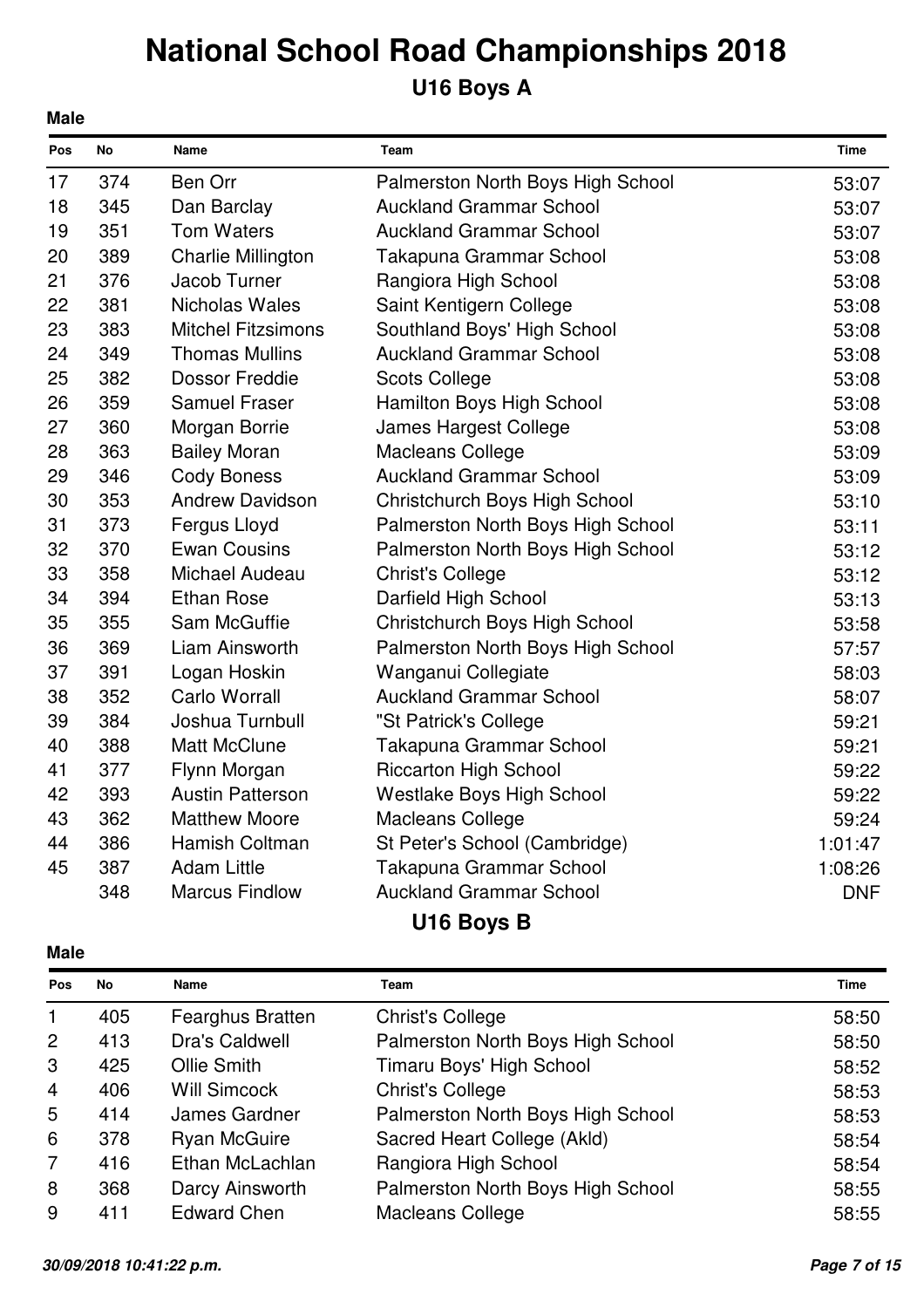## **National School Road Championships 2018 U16 Boys B**

| <b>Male</b> |     |                            |                                  |             |
|-------------|-----|----------------------------|----------------------------------|-------------|
| Pos         | No  | Name                       | Team                             | <b>Time</b> |
| 10          | 403 | Enzo Gordon                | Christchurch Boys High School    | 58:55       |
| 11          | 401 | Kosta Koutsos              | <b>Auckland Grammar School</b>   | 58:55       |
| 12          | 422 | <b>Thomas McAdams</b>      | St Pauls Collegiate (Ham)        | 58:56       |
| 13          | 404 | <b>William Griffiths</b>   | Christchurch Boys High School    | 58:57       |
| 14          | 420 | <b>Tommy Stevenson</b>     | Saint Kentigern College          | 58:57       |
| 15          | 428 | <b>Thomas Allan</b>        | Timaru Boys' High School         | 58:58       |
| 16          | 407 | <b>Ethan Herbert</b>       | Hamilton Boys High School        | 58:58       |
| 17          | 426 | <b>Matthew Mascarenhas</b> | Westlake Boys High School        | 58:58       |
| 18          | 424 | Lennox Tapp                | Takapuna Grammar School          | 58:58       |
| 19          | 427 | Lachlan Stace              | <b>Westlake Boys High School</b> | 59:00       |
| 20          | 419 | <b>Matthew Mitchell</b>    | Sacred Heart College (Akld)      | 59:01       |
| 21          | 418 | Ethan Hughes               | Sacred Heart College (Akld)      | 59:02       |
| 22          | 412 | <b>Connor Newington</b>    | <b>Macleans College</b>          | 59:13       |
| 23          | 417 | Jayden Boughey             | Sacred Heart College (Akld)      | 59:30       |
| 24          | 423 | Jack Sloan                 | St Peter's College (Akld)        | 59:32       |
| 25          | 408 | <b>William Crawford</b>    | King's College                   | 59:33       |
| 26          | 409 | Sam Sherrington            | King's College                   | 59:38       |
| 27          | 421 | Lachlan Wong               | Saint Kentigern College          | 59:43       |
| 28          | 410 | <b>Simon Bates</b>         | Lincoln High School              | 1:00:49     |
|             |     |                            | <b>U17 Girls</b>                 |             |

#### **Female**

| Pos             | No  | Name                      | Team                                 | <b>Time</b> |
|-----------------|-----|---------------------------|--------------------------------------|-------------|
| 1               | 311 | Maddi Douglas             | Cambridge High School                | 53:42       |
| $\overline{2}$  | 341 | Megan Spring              | <b>Waikato Diocesan School</b>       | 53:42       |
| 3               | 324 | <b>Henrietta Christie</b> | Lincoln High School                  | 53:42       |
| 4               | 308 | <b>Ireland Miln</b>       | Baradene College of the Sacred Heart | 53:42       |
| 5               | 305 | Lara Hopkinson            | Baradene College of the Sacred Heart | 53:42       |
| 6               | 331 | Rosa Jones                | Rangi Ruru Girls' School             | 53:43       |
| 7               | 323 | Ella Wyllie               | Epsom Girls Grammar School           | 53:43       |
| 8               | 322 | Lucy Thomson              | Epsom Girls Grammar School           | 53:43       |
| 9               | 343 | Caitlin Titheridge        | Christchurch Girls High School       | 53:43       |
| 10              | 303 | <b>Grace Cummins</b>      | Baradene College of the Sacred Heart | 53:43       |
| 11              | 336 | Ella Couch                | St Mary's College (Akld)             | 53:44       |
| 12 <sub>2</sub> | 315 | Lucy Humpheson            | Cashmere High School                 | 53:44       |
| 13              | 310 | Mya Anderson              | Cambridge High School                | 53:44       |
| 14              | 433 | Olivia Kikstra            | Christchurch Girls High School       | 53:44       |
| 15              | 332 | <b>Ellie Parry</b>        | Rangiora High School                 | 53:44       |
| 16              | 338 | <b>Charlotte Ball</b>     | Villa Maria College                  | 53:45       |
| 17              | 302 | Natalya Carter            | Baradene College of the Sacred Heart | 53:47       |
| 18              | 304 | <b>Erica Hipkins</b>      | Baradene College of the Sacred Heart | 53:50       |
| 19              | 319 | Annabel Brown             | Epsom Girls Grammar School           | 1:00:41     |
| 20              | 325 | Sian Morgan               | Lincoln High School                  | 1:00:51     |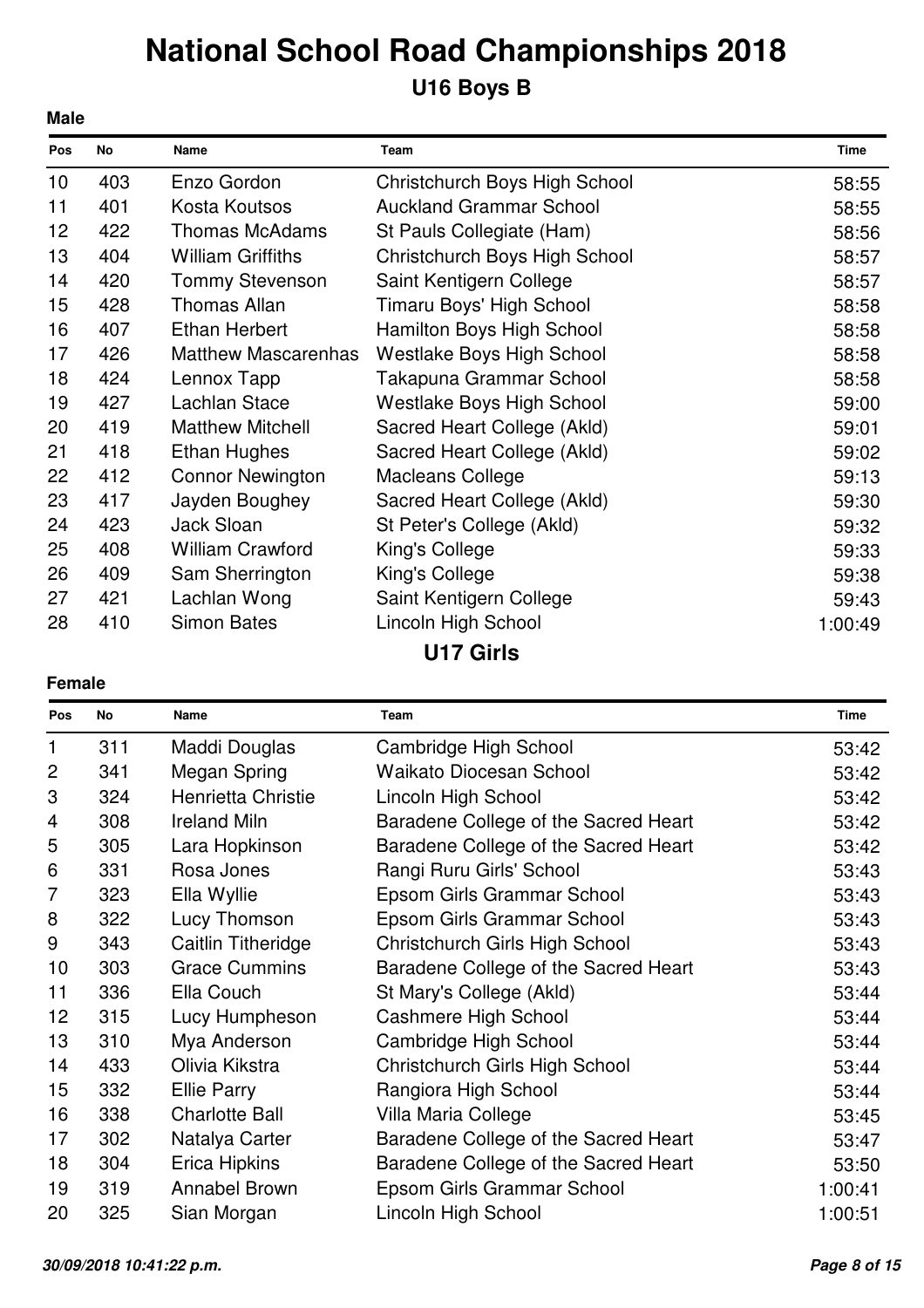## **U17 Girls**

|     | <b>Female</b> |                          |                                      |             |
|-----|---------------|--------------------------|--------------------------------------|-------------|
| Pos | No            | <b>Name</b>              | Team                                 | <b>Time</b> |
| 21  | 340           | Emma McKay               | Waikato Diocesan School              | 1:01:10     |
| 22  | 342           | Caitlin Jamieson         | Christchurch Girls High School       | 1:01:10     |
| 23  | 306           | Olivia Hyland            | Baradene College of the Sacred Heart | 1:01:13     |
| 24  | 339           | <b>Brooke Harrison</b>   | Villa Maria College                  | 1:03:53     |
| 25  | 326           | <b>Bryleigh Scott</b>    | Lincoln High School                  | 1:03:55     |
| 26  | 314           | Olivia Sulzberger        | Cambridge High School                | 1:04:38     |
| 27  | 307           | Ella McKee               | Baradene College of the Sacred Heart | 1:04:39     |
| 28  | 329           | Danielle Rayner          | Palmerston North Girls High School   | 1:04:41     |
| 29  | 328           | Madi Montgomery          | Palmerston North Girls High School   | 1:04:42     |
| 30  | 313           | Amy Gregan               | Cambridge High School                | 1:05:03     |
| 31  | 317           | <b>Emily Bashford</b>    | Diocesan School for Girls            | 1:05:32     |
| 32  | 321           | Eva Ruddenklau           | Epsom Girls Grammar School           | 1:05:36     |
| 33  | 337           | Anya Christiansen        | Takapuna Grammar School              | 1:05:36     |
| 34  | 309           | <b>Grace Stowers</b>     | Baradene College of the Sacred Heart | 1:11:00     |
| 35  | 320           | Emilia Perez Raynaud     | Epsom Girls Grammar School           | 1:11:03     |
| 36  | 327           | Sophie Ellis             | Palmerston North Girls High School   | 1:11:03     |
| 37  | 330           | Marcayla Winterburn      | Palmerston North Girls High School   | 1:14:15     |
| 38  | 312           | Jessica Goonan           | Cambridge High School                | 1:15:22     |
| 39  | 335           | <b>Rosalind McCallum</b> | <b>St Cuthbert's College</b>         | 1:15:23     |
|     |               |                          | <b>U16 Girls</b>                     |             |

#### **Female**

| Pos            | No  | <b>Name</b>              | <b>Team</b>                          | <b>Time</b> |
|----------------|-----|--------------------------|--------------------------------------|-------------|
| 1              | 453 | <b>Charlotte Spurway</b> | Rangi Ruru Girls' School             | 1:00:21     |
| 2              | 443 | <b>Prudence Fowler</b>   | Diocesan School for Girls            | 1:00:21     |
| 3              | 454 | Emma Hannan              | Saint Kentigern College              | 1:00:21     |
| 4              | 435 | Alexandra Galvin         | Baradene College of the Sacred Heart | 1:00:21     |
| 5              | 432 | Aimee Blackmore          | Baradene College of the Sacred Heart | 1:00:21     |
| 6              | 437 | <b>Christie McCahill</b> | Baradene College of the Sacred Heart | 1:00:22     |
| $\overline{7}$ | 447 | Queenie McElwee          | Epsom Girls Grammar School           | 1:00:22     |
| 8              | 445 | Lily Brinsdon            | Epsom Girls Grammar School           | 1:00:22     |
| 9              | 460 | <b>Erin Cutts</b>        | Takapuna Grammar School              | 1:00:22     |
| 10             | 452 | <b>Fallon Roy</b>        | Palmerston North Girls High School   | 1:00:22     |
| 11             | 458 | Jenna Borthwick          | St Margaret's College                | 1:00:22     |
| 12             | 450 | <b>Tori Bendall</b>      | Nga Tawa Diocesan School             | 1:00:22     |
| 13             | 442 | Emma Blackwood           | Diocesan School for Girls            | 1:00:22     |
| 14             | 459 | Lucy Buckeridge          | Takapuna Grammar School              | 1:00:22     |
| 15             | 446 | <b>Scarlett Buissink</b> | Epsom Girls Grammar School           | 1:00:23     |
| 16             | 449 | Rhylee Akeroyd           | James Hargest College                | 1:00:23     |
| 17             | 433 | Jorja Clouth             | Baradene College of the Sacred Heart | 1:00:23     |
| 18             | 456 | Sacha McLeod             | Saint Kentigern College              | 1:00:23     |
| 19             | 436 | Georgia Holland          | Baradene College of the Sacred Heart | 1:00:23     |
| 20             | 448 | Ashleigh Gunn            | Freyberg High School                 | 1:00:23     |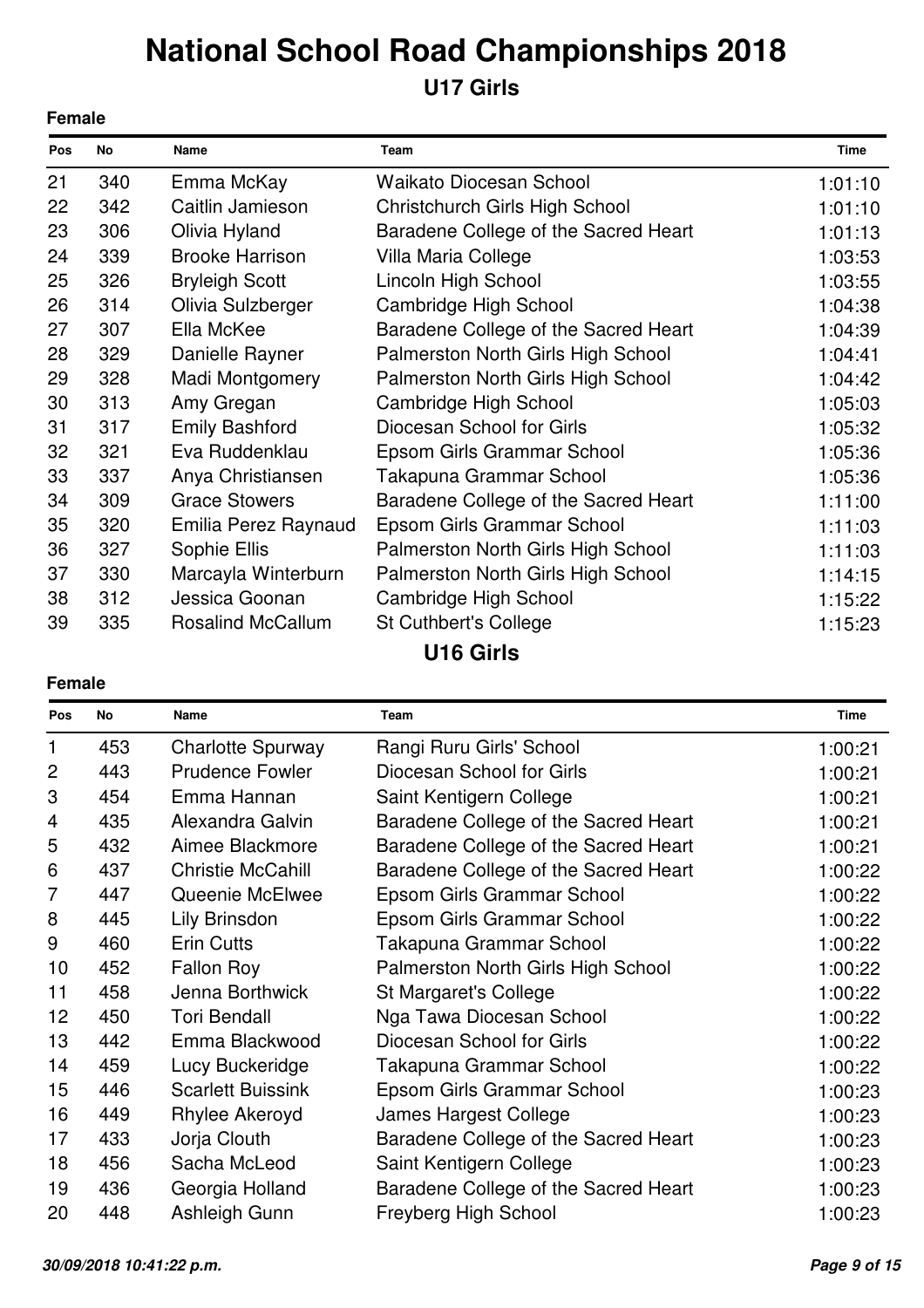## **National School Road Championships 2018 U16 Girls**

| <b>Female</b> |     |                           |                                      |             |
|---------------|-----|---------------------------|--------------------------------------|-------------|
| Pos           | No  | <b>Name</b>               | <b>Team</b>                          | <b>Time</b> |
| 21            | 444 | Georgia Hair              | Diocesan School for Girls            | 1:00:23     |
| 22            | 465 | <b>Beth Watt</b>          | Villa Maria College                  | 1:00:23     |
| 23            | 441 | <b>Pixie Cockerill</b>    | Christchurch Girls High School       | 1:00:24     |
| 24            | 438 | <b>Annabel Preece</b>     | Baradene College of the Sacred Heart | 1:00:24     |
| 25            | 451 | Rosie O'Brien             | Palmerston North Girls High School   | 1:00:25     |
| 26            | 431 | <b>Holly Bliss</b>        | Avondale College                     | 1:00:25     |
| 27            | 464 | Mikaela Grant             | Villa Maria College                  | 1:00:30     |
| 28            | 469 | <b>Mackenzie Baines</b>   | South Otago High School              | 1:04:11     |
| 29            | 434 | <b>Mackenzie Courtney</b> | Baradene College of the Sacred Heart | 1:05:44     |
| 30            | 468 | Georgia Airey             | Lincoln High School                  | 1:05:51     |
| 31            | 467 | Olivia Gordon             | <b>Waikato Diocesan School</b>       | 1:06:57     |
| 32            | 466 | Ellie Deane               | <b>Waikato Diocesan School</b>       | 1:07:05     |
| 33            | 439 | Zara Stankovich           | Baradene College of the Sacred Heart | 1:07:16     |
| 34            | 462 | <b>Charlotte Lochhead</b> | Takapuna Grammar School              | 1:07:24     |
| 35            | 457 | Lamb Maddy                | <b>St Cuthbert's College</b>         | 1:26:01     |
|               | 440 | <b>Summer Williams</b>    | Cambridge High School                | <b>DNF</b>  |
|               |     |                           | $\blacksquare$                       |             |

**U20 Boys**

| . .<br>×<br>۰. |
|----------------|
|----------------|

| Pos            | No             | Name                     | Team                                            | <b>Time</b> |  |
|----------------|----------------|--------------------------|-------------------------------------------------|-------------|--|
| 1              | 54             | Corbin Strong            | Southland Boys' High School                     | 1:10:47     |  |
| $\mathbf{2}$   | 40             | Madi Hartley-Brown       | Palmerston North Boys High School               | 1:10:47     |  |
| 3              | 50             | Callum Walsh             | Saint Kentigern College                         | 1:10:47     |  |
| 4              | $\overline{2}$ | Lachlan Dickson          | <b>Auckland Grammar School</b>                  | 1:10:47     |  |
| 5              | 25             | <b>Conor Shearing</b>    | James Hargest College                           | 1:10:48     |  |
| 6              | 16             | <b>Josh Rivett</b>       | Christchurch Boys High School                   | 1:10:48     |  |
| $\overline{7}$ | 6              | <b>Christian Rush</b>    | <b>Auckland Grammar School</b>                  | 1:10:48     |  |
| 8              | 44             | <b>Cameron Davies</b>    | Sacred Heart College (Akld)                     | 1:10:48     |  |
| 9              | 73             | <b>Ewart Bower</b>       | <b>Westlake Boys High School</b>                | 1:10:48     |  |
| 10             | 24             | Kiaan Watts              | Hamilton Boys High School                       | 1:10:48     |  |
| 11             | 39             | <b>Ethan Craine</b>      | Palmerston North Boys High School               | 1:10:49     |  |
| 12             | 59             | Reuben Thompson          | St Peter's School (Cambridge)                   | 1:10:49     |  |
| 13             | 57             | <b>Finn Fisher-Black</b> | St Peter's School (Cambridge)                   | 1:10:49     |  |
| 14             | 76             | Daniel Maddren           | <b>Westlake Boys High School</b>                | 1:10:49     |  |
| 15             | $\overline{7}$ | <b>Alex Williams</b>     | <b>Auckland Grammar School</b>                  | 1:10:50     |  |
| 16             | 78             | Matthew Sugden           | <b>Westlake Boys High School</b>                | 1:10:50     |  |
| 17             | 17             | <b>Griffyn Spencer</b>   | Christchurch Boys High School                   | 1:10:50     |  |
| 18             | 32             | <b>Andrew Bidwell</b>    | Marlborough Boys' College                       | 1:10:50     |  |
| 19             | 46             |                          | Zachary Cantell-Robert: Saint Kentigern College | 1:10:50     |  |
| 20             | 53             | <b>Finn Sherlock</b>     | <b>Scots College</b>                            | 1:10:50     |  |
| 21             | 60             | <b>Brenden Beyer</b>     | Takapuna Grammar School                         | 1:10:51     |  |
| 22             | 62             | <b>Callum Erskine</b>    | Takapuna Grammar School                         | 1:10:52     |  |
| 23             | 35             | <b>Samual Morris</b>     | Mountainview High School                        | 1:10:52     |  |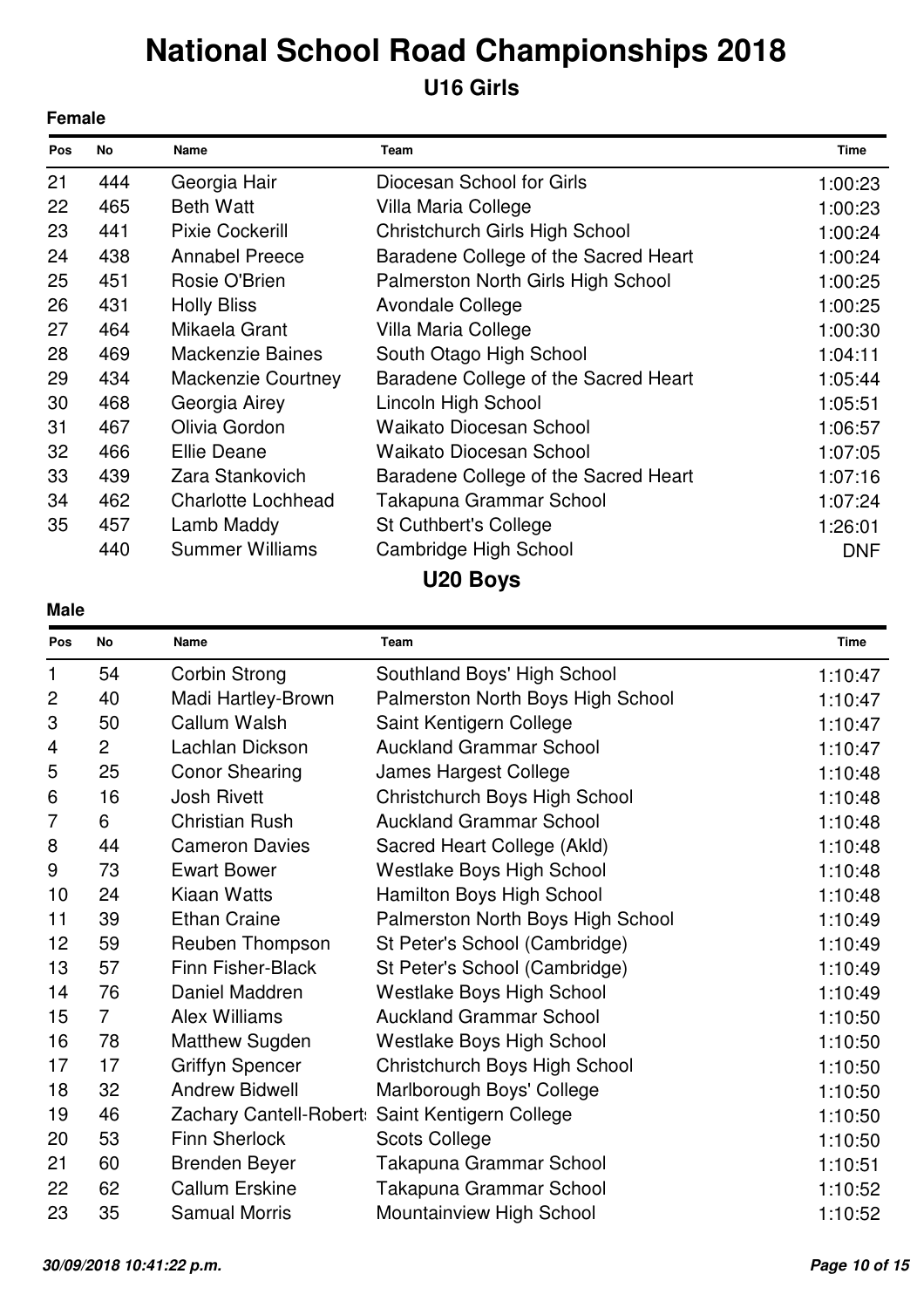## **U20 Boys**

| <b>Male</b> |    |                           |                                   |             |  |  |
|-------------|----|---------------------------|-----------------------------------|-------------|--|--|
| Pos         | No | Name                      | Team                              | <b>Time</b> |  |  |
| 24          | 43 | <b>Thomas Stannard</b>    | Palmerston North Boys High School | 1:10:52     |  |  |
| 25          | 37 | Keegan Hornblow           | <b>Nelson College</b>             | 1:10:52     |  |  |
| 26          | 42 | Dylan Simpson             | Palmerston North Boys High School | 1:10:53     |  |  |
| 27          | 26 | <b>James Archibald</b>    | King's College                    | 1:10:53     |  |  |
| 28          | 5  | <b>Simon Roberts</b>      | <b>Auckland Grammar School</b>    | 1:10:53     |  |  |
| 29          | 66 | <b>Oliver Ward</b>        | Takapuna Grammar School           | 1:10:53     |  |  |
| 30          | 71 | <b>Sam Ritchie</b>        | Timaru Boys' High School          | 1:10:53     |  |  |
| 31          | 52 | <b>Henry Levett</b>       | <b>Scots College</b>              | 1:10:54     |  |  |
| 32          | 48 | Jacob Hannan              | Saint Kentigern College           | 1:10:54     |  |  |
| 33          | 77 | <b>Blake Scanlen</b>      | Westlake Boys High School         | 1:10:54     |  |  |
| 34          | 47 | <b>Ryan Church</b>        | Saint Kentigern College           | 1:10:54     |  |  |
| 35          | 72 | <b>Samuel Thornbury</b>   | Verdon College                    | 1:10:54     |  |  |
| 36          | 61 | <b>Patrick Calver</b>     | Takapuna Grammar School           | 1:10:55     |  |  |
| 37          | 45 | Matthew Wynne             | Sacred Heart College (Akld)       | 1:10:55     |  |  |
| 38          | 31 | <b>Greg Baunton</b>       | Marlborough Boys' College         | 1:10:55     |  |  |
| 39          | 14 | <b>Samuel Medlicott</b>   | Christchurch Boys High School     | 1:10:58     |  |  |
| 40          | 1  | <b>Barnaby Clegg-Shaw</b> | <b>Auckland Grammar School</b>    | 1:10:58     |  |  |
| 41          | 22 | Zane Pruden               | Hamilton Boys High School         | 1:10:58     |  |  |
| 42          | 38 | Ari Scott                 | <b>Nelson College</b>             | 1:10:58     |  |  |
| 43          | 15 | Joshua Ocop-Coursey       | Christchurch Boys High School     | 1:10:58     |  |  |
| 44          | 11 | Liam Taylor               | Cashmere High School              | 1:10:58     |  |  |
| 45          | 65 | <b>Jonathan Nicholas</b>  | Takapuna Grammar School           | 1:10:59     |  |  |
| 46          | 20 | Sean Swanson              | <b>Christ's College</b>           | 1:10:59     |  |  |
| 47          | 41 | <b>Adam Martin</b>        | Palmerston North Boys High School | 1:10:59     |  |  |
| 48          | 27 | Nick Ferguson             | King's College                    | 1:10:59     |  |  |
| 49          | 3  | <b>Matthew Illing</b>     | <b>Auckland Grammar School</b>    | 1:10:59     |  |  |
| 50          | 10 | Sola Kuwasaki             | Cashmere High School              | 1:10:59     |  |  |
| 51          | 55 | Saxon Morgan              | St Andrew's College               | 1:10:59     |  |  |
| 52          | 64 | Luke Leonard              | Takapuna Grammar School           | 1:11:00     |  |  |
| 53          | 51 | Louis Hodgkinson          | <b>Scots College</b>              | 1:11:01     |  |  |
| 54          | 33 | Niels Van Antwerpen       | Marlborough Boys' College         | 1:11:02     |  |  |
| 55          | 19 | Jono Stewart              | <b>Christ's College</b>           | 1:11:03     |  |  |
| 56          | 4  | Christophe Kerby          | <b>Auckland Grammar School</b>    | 1:11:04     |  |  |
| 57          | 21 | <b>Noah Costar</b>        | Hamilton Boys High School         | 1:11:05     |  |  |
| 58          | 13 | Logan Currie              | Christchurch Boys High School     | 1:11:05     |  |  |
| 59          | 84 | Xander White              | Cambridge High School             | 1:11:05     |  |  |
| 60          | 58 | <b>Archie Martin</b>      | St Peter's School (Cambridge)     | 1:11:08     |  |  |
| 61          | 75 | Aidan Cook                | <b>Westlake Boys High School</b>  | 1:11:11     |  |  |
| 62          | 68 | <b>Cathal Guiney</b>      | Timaru Boys' High School          | 1:11:19     |  |  |
| 63          | 82 | <b>Brandon Thornley</b>   | Christchurch Boys High School     | 1:11:19     |  |  |
| 64          | 67 | <b>Jack Edwards</b>       | Taupo Nui-a-tia College           | 1:11:19     |  |  |
| 65          | 30 | <b>Waldo Singleton</b>    | <b>Macleans College</b>           | 1:11:45     |  |  |
| 66          | 34 | Haydn Muter               | Matamata College                  | 1:11:46     |  |  |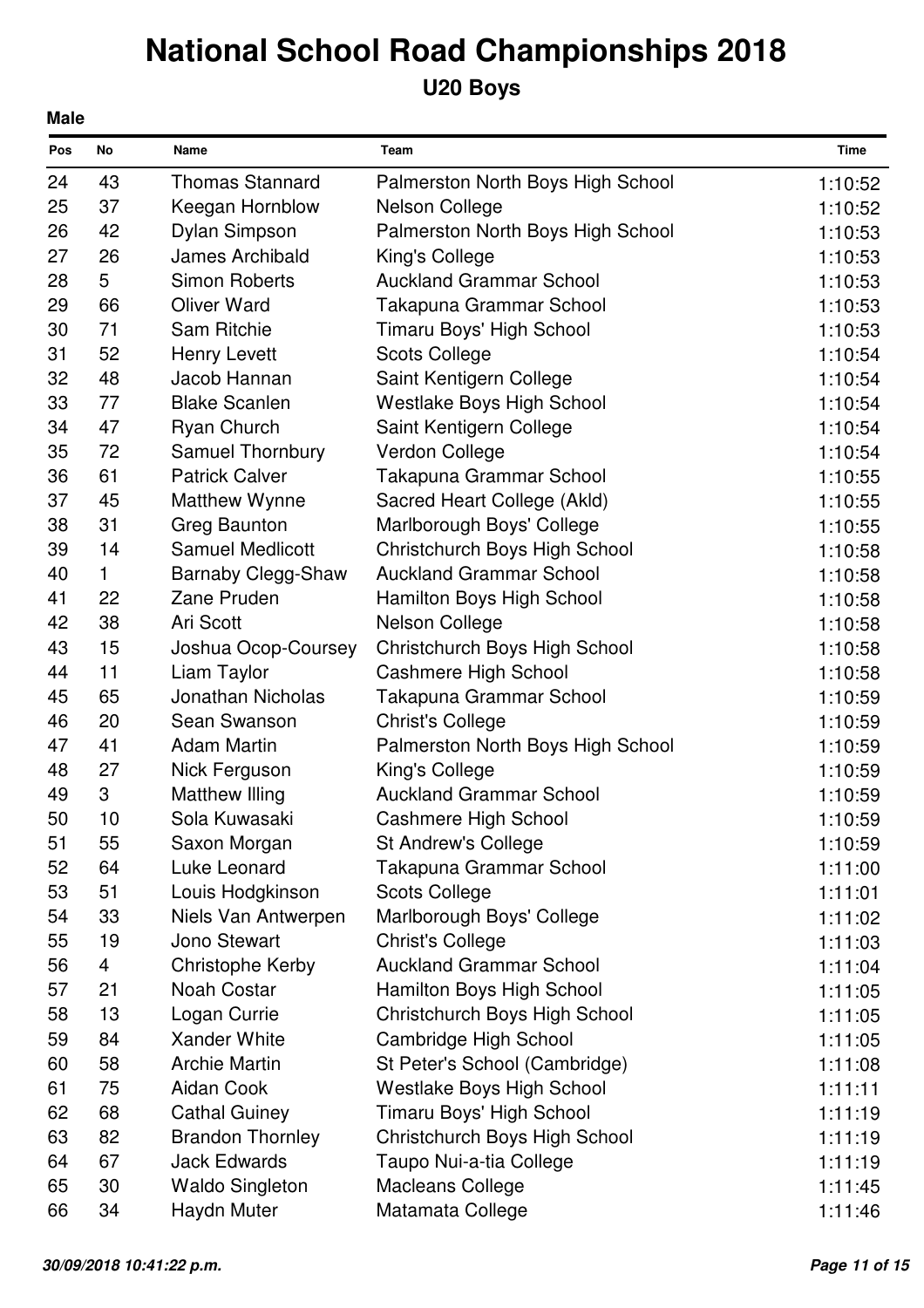### **U20 Boys**

| <b>Male</b> |    |                        |                                                |             |
|-------------|----|------------------------|------------------------------------------------|-------------|
| Pos         | No | Name                   | <b>Team</b>                                    | <b>Time</b> |
| 67          | 23 |                        | Fergus Washington-Sm Hamilton Boys High School | 1:11:52     |
| 68          | 8  | <b>Ruben Sargent</b>   | Cambridge High School                          | 1:12:11     |
| 69          | 80 | Bingzheng Yan          | <b>Westlake Boys High School</b>               | 1:12:27     |
| 70          | 81 | <b>Harry Clarke</b>    | Christchurch Boys High School                  | 1:13:02     |
| 71          | 70 | <b>Kallum Puttick</b>  | Timaru Boys' High School                       | 1:15:18     |
| 72          | 29 | Andrej Fuscic          | Macleans College                               | 1:19:15     |
| 73          | 36 | <b>Connor Roulston</b> | Mt Albert Grammar School                       | 1:25:03     |
| 74          | 83 | Joshua Grosvenor       | St Thomas of Canterbury College                | 1:29:17     |
| 75          | 28 | Will Thompson          | King's College                                 | 1:33:00     |
| 76          | 12 | James Chapman          | Christchurch Boys High School                  | 1:44:56     |
|             | 18 | <b>Blake McGuigan</b>  | <b>Christ's College</b>                        | <b>DNF</b>  |
|             | 9  | <b>Tait Somervell</b>  | Cambridge High School                          | <b>DNF</b>  |
|             | 56 |                        | Thomas MacKenzie-Bo St Peter's College (Akld)  | <b>DNF</b>  |
|             | 79 | <b>Nick Thomas</b>     | <b>Westlake Boys High School</b>               | <b>DNF</b>  |
|             | 74 | Benjamin Clark         | <b>Westlake Boys High School</b>               | <b>DNF</b>  |
|             |    |                        | .                                              |             |

**U17 Boys**

| Pos                       | No  | <b>Name</b>                 | Team                              | <b>Time</b> |
|---------------------------|-----|-----------------------------|-----------------------------------|-------------|
| 1                         | 239 | Jensen Foster               | Saint Kentigern College           | 52:35       |
| $\overline{2}$            | 236 | <b>Michael Richmond</b>     | Palmerston North Boys High School | 52:35       |
| $\ensuremath{\mathsf{3}}$ | 208 | <b>Oliver Simcock-Smith</b> | <b>Auckland Grammar School</b>    | 52:35       |
| 4                         | 235 | <b>Jack Pronk</b>           | Palmerston North Boys High School | 52:35       |
| 5                         | 241 | <b>Boston Bright</b>        | <b>Scots College</b>              | 52:36       |
| 6                         | 207 | Jordan Ryan-Kidd            | <b>Auckland Grammar School</b>    | 52:37       |
| 7                         | 201 | <b>Oliver Davidson</b>      | <b>Ashburton College</b>          | 52:37       |
| 8                         | 237 | <b>Andrew Matthews</b>      | Sacred Heart College (Akld)       | 52:37       |
| 9                         | 247 | <b>Aidan Merrick</b>        | St Peter's College (Akld)         | 52:37       |
| 10                        | 233 | Jamie Dennis                | Palmerston North Boys High School | 52:38       |
| 11                        | 219 | <b>Guy Yarrell</b>          | Christchurch Boys High School     | 52:38       |
| 12                        | 204 | <b>Oliver Grave</b>         | <b>Auckland Grammar School</b>    | 52:38       |
| 13                        | 224 | <b>Camden Feint</b>         | Kapiti College                    | 52:39       |
| 14                        | 229 | <b>Hamish Sadler</b>        | Lincoln High School               | 52:39       |
| 15                        | 240 | <b>Jack Melhuish</b>        | Saint Kentigern College           | 52:39       |
| 16                        | 258 | <b>Sam Buckley</b>          | <b>Westlake Boys High School</b>  | 52:39       |
| 17                        | 234 | Aiden Jones                 | Palmerston North Boys High School | 52:40       |
| 18                        | 257 | Kyle Hoskin                 | Wanganui Collegiate               | 52:40       |
| 19                        | 225 | <b>Hunter Deavoll</b>       | King's College                    | 52:40       |
| 20                        | 256 | Henry Simpson               | Takapuna Grammar School           | 52:41       |
| 21                        | 211 | <b>Matthew Ownsworth</b>    | Cashmere High School              | 52:41       |
| 22                        | 259 | <b>Sam Dawkins</b>          | Westlake Boys High School         | 52:41       |
| 23                        | 265 | <b>Archie Martinovich</b>   | Rangiora High School              | 52:41       |
| 24                        | 262 | <b>Blake Tolmie</b>         | <b>Westlake Boys High School</b>  | 52:42       |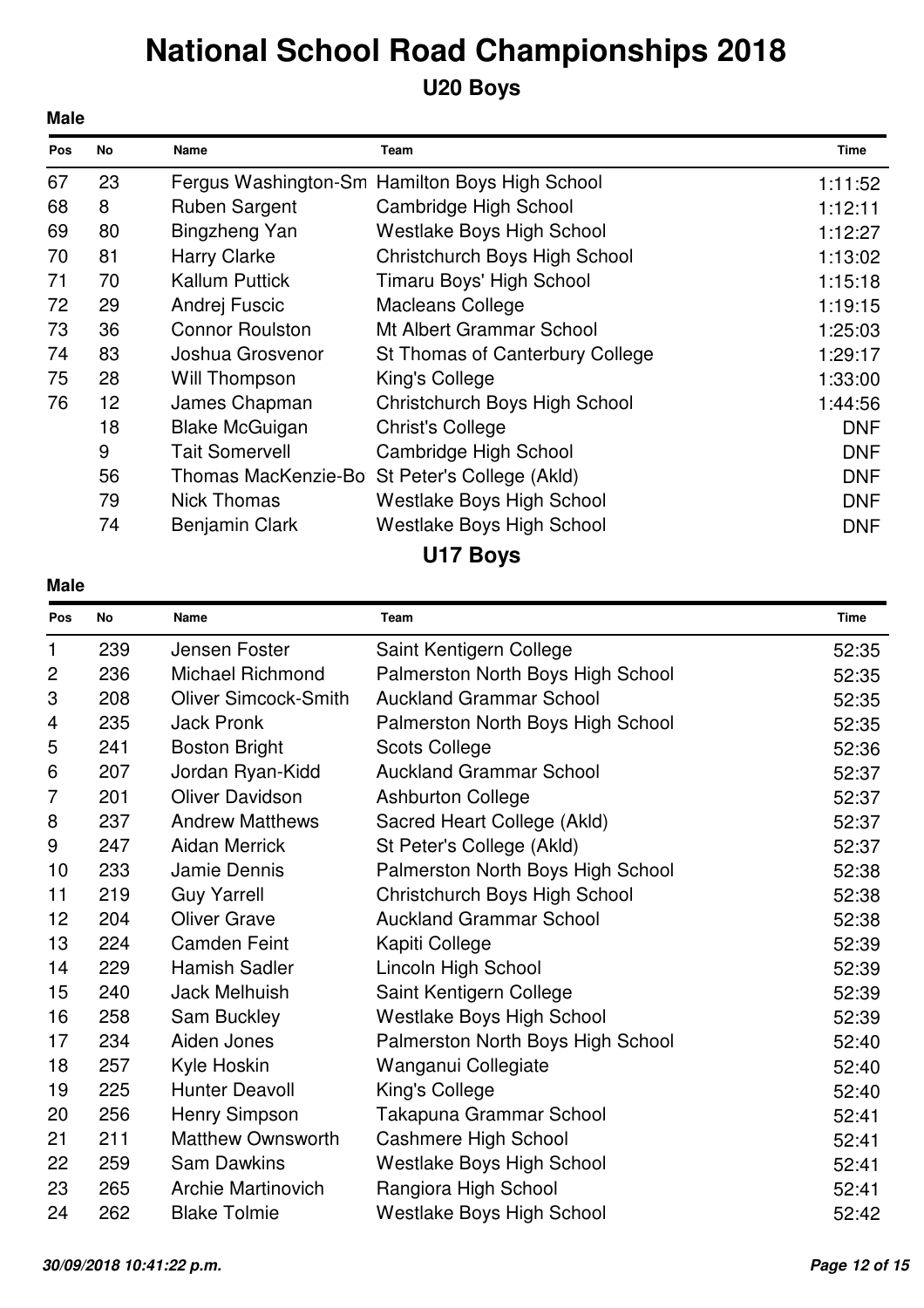## **U17 Boys**

| Pos | No  | Name                     | Team                              | Time       |
|-----|-----|--------------------------|-----------------------------------|------------|
| 25  | 249 | <b>Pearse Gatley</b>     | St Peter's School (Cambridge)     | 52:42      |
| 26  | 226 | <b>Billy Frazer</b>      | King's College                    | 52:42      |
| 27  | 223 | Hunter Gough             | James Hargest College             | 52:42      |
| 28  | 231 | Perry Willimott          | Northcote College                 | 52:43      |
| 29  | 263 | <b>Shaun Woods</b>       | <b>Westlake Boys High School</b>  | 52:44      |
| 30  | 218 | Abe Odonnell             | Christchurch Boys High School     | 52:45      |
| 31  | 220 | Jack Drage               | <b>Christ's College</b>           | 52:45      |
| 32  | 261 | <b>Kalib Patterson</b>   | Westlake Boys High School         | 52:47      |
| 33  | 215 | Liam Bunting             | Christchurch Boys High School     | 52:47      |
| 34  | 217 | <b>Sid Mowat</b>         | Christchurch Boys High School     | 1:01:21    |
| 35  | 209 | Benji Woodard            | <b>Auckland Grammar School</b>    | 1:01:23    |
| 36  | 227 | <b>Tim Matthews</b>      | King's College                    | 1:01:25    |
| 37  | 253 | Sam Dyne                 | Takapuna Grammar School           | 1:01:31    |
| 38  | 232 | <b>Stanley Riddle</b>    | <b>Onslow College</b>             | 1:04:24    |
| 39  | 202 | <b>Oliver Burt</b>       | <b>Auckland Grammar School</b>    | 1:04:24    |
| 40  | 246 | Caelan Boyd              | St Peter's College (Akld)         | 1:12:27    |
| 41  | 254 | <b>Ryan McCall</b>       | Takapuna Grammar School           | 1:15:27    |
|     | 255 | Max McPheat              | Takapuna Grammar School           | <b>DNF</b> |
|     | 248 | <b>James Corbett</b>     | St Peter's School (Cambridge)     | <b>DNF</b> |
|     | 260 | Alex Jarrold             | <b>Westlake Boys High School</b>  | <b>DNF</b> |
|     | 264 | <b>Tim Ward</b>          | <b>Christ's College</b>           | <b>DNF</b> |
|     | 203 | James Corban             | <b>Auckland Grammar School</b>    | <b>DNF</b> |
|     | 212 | Jack Taylor              | <b>Cashmere High School</b>       | <b>DNF</b> |
|     | 213 | Sebastian Lipp           | <b>Catholic Cathedral College</b> | <b>DNF</b> |
|     | 214 | <b>Blair Barnes-Page</b> | Christchurch Boys High School     | <b>DNF</b> |
|     | 205 | <b>Oliver Lamont</b>     | <b>Auckland Grammar School</b>    | <b>DNF</b> |
|     | 206 | <b>Albert Moody</b>      | <b>Auckland Grammar School</b>    | <b>DNF</b> |
|     | 250 | <b>Felix Barlow</b>      | Takapuna Grammar School           | DNF.       |
|     | 251 | Nick Bowen               | Takapuna Grammar School           | <b>DNF</b> |
|     | 252 | David Carr               | Takapuna Grammar School           | <b>DNF</b> |
|     | 244 | <b>Jacob Willis</b>      | Southland Boys' High School       | <b>DNF</b> |
|     | 245 | Hayden Smith             | St Bede's College                 | <b>DNF</b> |
|     | 228 | Reece Rush               | Lincoln High School               | <b>DNF</b> |
|     | 230 | <b>Oliver Marchl</b>     | <b>Macleans College</b>           | <b>DNF</b> |
|     | 210 | <b>Matthew Young</b>     | <b>Auckland Grammar School</b>    | <b>DNF</b> |
|     | 221 | Josh Miller              | Gore High School                  | <b>DNF</b> |
|     | 222 | Lucas Murphy             | Hamilton Boys High School         | <b>DNF</b> |
|     |     |                          | .                                 |            |

### **U20 Girls**

#### **Female**

| Pos | Νo  | Name           | Team                                 | <b>Time</b> |
|-----|-----|----------------|--------------------------------------|-------------|
|     | 104 | Abigail Morton | Baradene College of the Sacred Heart | 1:00:15     |
|     | 154 | Jorja Swain    | Whangarei Girls' High School         | 1:00:16     |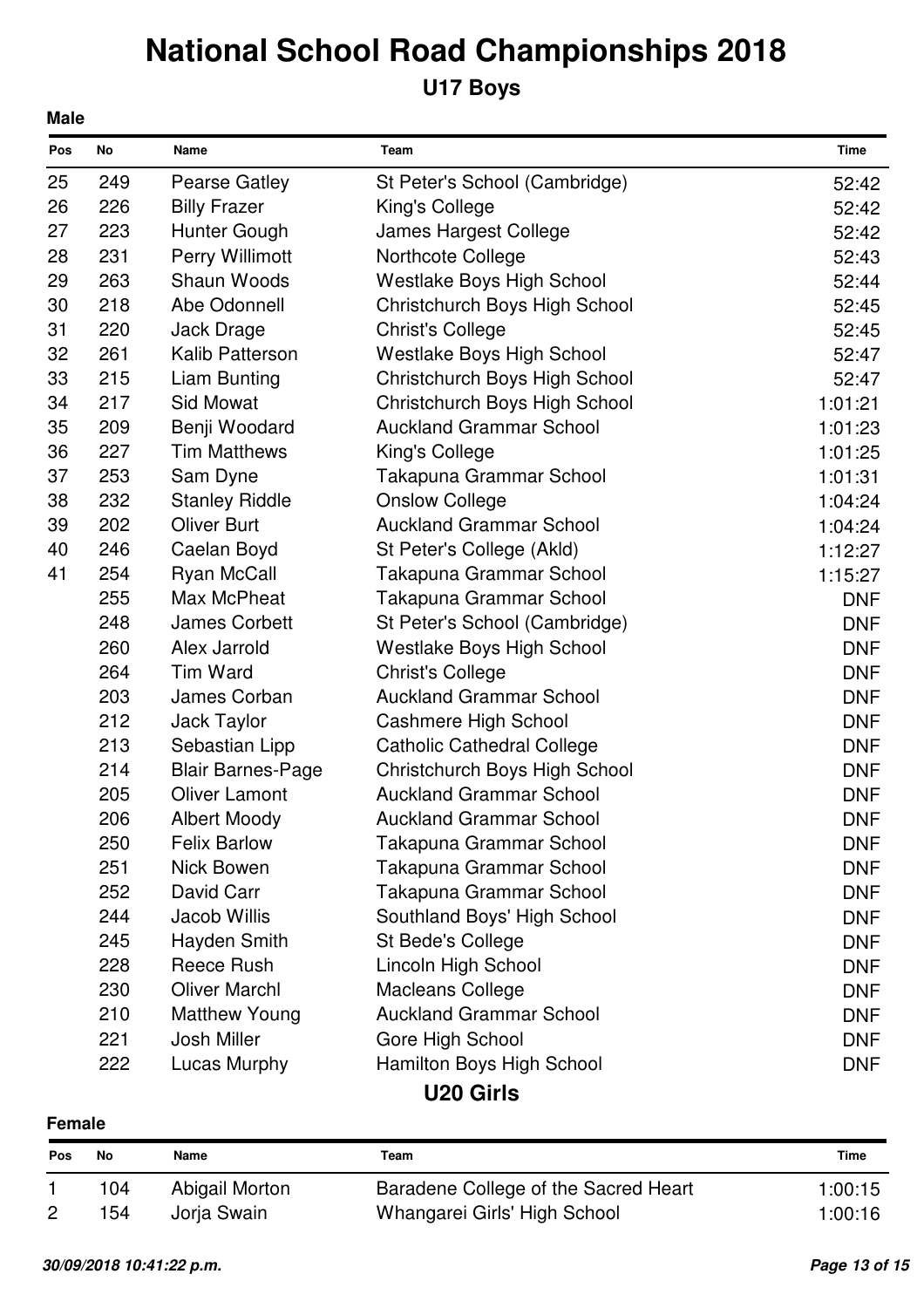### **U20 Girls**

|     | <b>Female</b> |                             |                                      |             |  |
|-----|---------------|-----------------------------|--------------------------------------|-------------|--|
| Pos | No            | Name                        | Team                                 | <b>Time</b> |  |
| 3   | 148           | Mckenzie Milne              | <b>Waikato Diocesan School</b>       | 1:00:27     |  |
| 4   | 126           | Annabelle Waterworth        | Saint Kentigern College              | 1:00:27     |  |
| 5   | 121           | Connie O'Brien              | Palmerston North Girls High School   | 1:00:27     |  |
| 6   | 125           | <b>Maddy Clarke</b>         | Saint Kentigern College              | 1:00:28     |  |
| 7   | 146           | Olivia King                 | <b>Waikato Diocesan School</b>       | 1:00:28     |  |
| 8   | 119           | Stella Nightingale          | Epsom Girls Grammar School           | 1:00:28     |  |
| 9   | 145           | <b>Courtney King</b>        | <b>Waikato Diocesan School</b>       | 1:00:28     |  |
| 10  | 102           | <b>Greer Haddock</b>        | Baradene College of the Sacred Heart | 1:00:28     |  |
| 11  | 123           | Ava Morrow                  | Rangi Ruru Girls' School             | 1:00:28     |  |
| 12  | 149           | Eva Parkinson               | <b>Waikato Diocesan School</b>       | 1:00:28     |  |
| 13  | 135           | Anna Jacobs                 | Takapuna Grammar School              | 1:00:28     |  |
| 14  | 113           | Annamarie Lipp              | <b>Catholic Cathedral College</b>    | 1:00:28     |  |
| 15  | 134           | <b>Charlie Arnold</b>       | Takapuna Grammar School              | 1:00:28     |  |
| 16  | 143           | <b>Charli Herbert</b>       | <b>Waikato Diocesan School</b>       | 1:00:28     |  |
| 17  | 152           | Claudia Vanner              | <b>Waikato Diocesan School</b>       | 1:00:28     |  |
| 18  | 131           | Cecilia Crooks              | St Hilda's Collegiate                | 1:00:28     |  |
| 19  | 105           | <b>Isabella Morton</b>      | Baradene College of the Sacred Heart | 1:00:28     |  |
| 20  | 117           | <b>Amelia Mathews</b>       | Diocesan School for Girls            | 1:00:28     |  |
| 21  | 150           | Hannah Quinlan              | <b>Waikato Diocesan School</b>       | 1:00:28     |  |
| 22  | 130           | <b>Lancely Yung</b>         | <b>St Cuthbert's College</b>         | 1:00:28     |  |
| 23  | 101           | <b>Charlotte Carter</b>     | Baradene College of the Sacred Heart | 1:00:29     |  |
| 24  | 109           | Nia Dixon                   | Cambridge High School                | 1:00:29     |  |
| 25  | 114           | <b>Esme Maillard</b>        | Christchurch Girls High School       | 1:00:29     |  |
| 26  | 138           | <b>Britney Greene</b>       | Villa Maria College                  | 1:00:29     |  |
| 27  | 111           | <b>Grace Kelly</b>          | Cambridge High School                | 1:00:30     |  |
| 28  | 107           | Emelia Wilkinson            | Baradene College of the Sacred Heart | 1:00:30     |  |
| 29  | 127           | Sophie Wilkinson            | Saint Kentigern College              | 1:00:31     |  |
| 30  | 142           | Elizabeth Chan              | <b>Waikato Diocesan School</b>       | 1:00:31     |  |
| 31  | 129           | Georgie Waters              | <b>St Cuthbert's College</b>         | 1:00:32     |  |
| 32  | 122           | <b>Bridget Olphert</b>      | Queen Margaret College               | 1:00:33     |  |
| 33  | 140           | <b>Charlotte Worley</b>     | Villa Maria College                  | 1:00:34     |  |
| 34  | 118           | Hannah Berry                | Epsom Girls Grammar School           | 1:00:36     |  |
| 35  | 128           | <b>Natalie Paris</b>        | <b>St Cuthbert's College</b>         | 1:00:36     |  |
| 36  | 106           | Helena White                | Baradene College of the Sacred Heart | 1:00:37     |  |
| 37  | 144           | <b>Emily Irvine</b>         | <b>Waikato Diocesan School</b>       | 1:00:39     |  |
| 38  | 136           | Zoe Martin                  | Takapuna Grammar School              | 1:00:41     |  |
| 39  | 133           | Ally Wollaston              | St Peter's School (Cambridge)        | 1:00:45     |  |
| 40  | 108           | Sami Donnelly               | <b>Burnside High School</b>          | 1:00:45     |  |
| 41  | 151           | Georgia Taylor              | Waikato Diocesan School              | 1:01:47     |  |
| 42  | 139           | Lydia O'Callaghan           | Villa Maria College                  | 1:03:12     |  |
| 43  | 115           | Lana Deaker                 | <b>Cromwell College</b>              | 1:03:45     |  |
| 44  | 116           | <b>Eloise Cameron Smith</b> | Diocesan School for Girls            | 1:03:46     |  |
| 45  | 110           | Samara Fenn                 | Cambridge High School                | 1:06:27     |  |